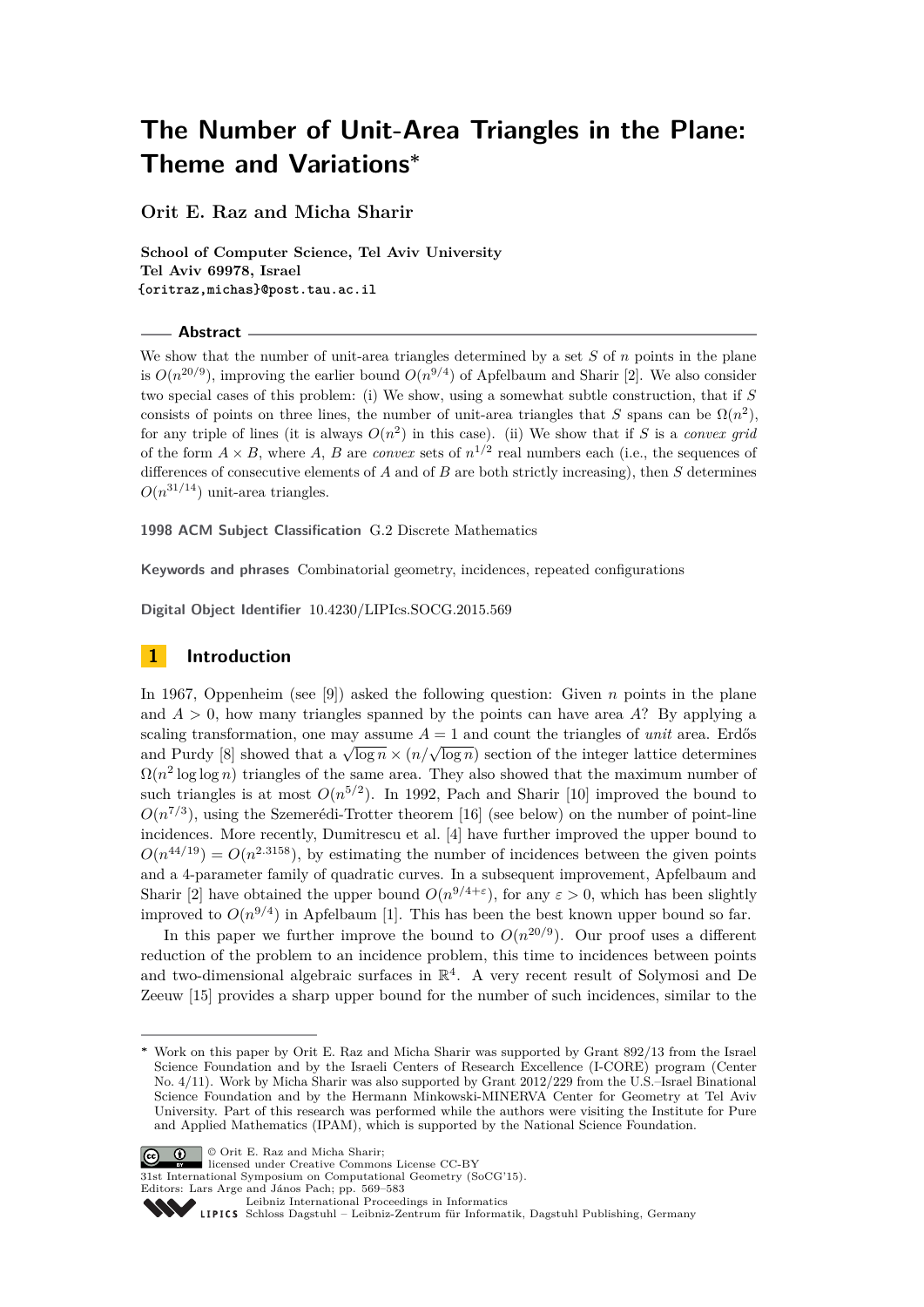Szemerédi–Trotter bound, provided that the points, surfaces, and incidences satisfy certain fairly restrictive assumptions. The main novel features of our analysis are thus (a) the reduction of the problem to this specific type of incidence counting, and (b) showing that the assumptions of [\[15\]](#page-14-7) are satisfied in our context.

After establishing this main result, we consider two variations, in which better bounds can be obtained.

We first consider the case where the input points lie on three arbitrary lines. It is easily checked that in this case there are at most  $O(n^2)$  unit-area triangles. We show, in Section [3,](#page-7-0) that this bound is tight, and can be attained for any triple of lines. Rather than just presenting the construction, we spend some time showing its connection to a more general problem studied by Elekes and Rónyai [\[6\]](#page-14-9) (see also the recent developments in [\[7,](#page-14-10) [11,](#page-14-11) [12\]](#page-14-12)), involving the zero set of a trivariate polynomial within a triple Cartesian product. Skipping over the details, which are spelled out in Section [3,](#page-7-0) it turns out that the case of unit-area triangles determined by points lying on three lines is an exceptional case in the theory of Elekes and Rónyai [\[6\]](#page-14-9), which then leads to a construction with  $\Theta(n^2)$  unit-area triangles.

Another variation that we consider concerns unit-area triangles spanned by points in a *convex grid*. That is, the input set is of the form  $A \times B$ , where *A* and *B* are convex sets of *n* 1*/*2 real numbers each; a set of real numbers is called *convex* if the differences between consecutive elements form a strictly increasing sequence. We show that in this case  $A \times B$ determine  $O(n^{31/14})$  unit-area triangles. The main technical tool used in our analysis is a result of Schoen and Shkredov [\[13\]](#page-14-13) on difference sets involving convex sets.[1](#page-1-0)

### **2 Unit-area triangles in the plane**

<span id="page-1-1"></span>▶ **Theorem 2.1.** *The number of unit-area triangles spanned by n points in the plane is*  $O(n^{20/9})$ .

We first recall the Szemerédi–Trotter theorem [\[16\]](#page-14-4) on point-line incidences in the plane.

#### <span id="page-1-3"></span>▶ **Theorem 2.2** (Szemerédi and Trotter [\[16\]](#page-14-4)).

- **(i)** *The number of incidences between M distinct points and N distinct lines in the plane is*  $O(M^{2/3}N^{2/3} + M + N)$ .
- (ii) *Given M* distinct points in the plane and a parameter  $k \leq M$ *, the number of lines incident to at least k of the points is*  $O(M^2/k^3 + M/k)$ *. Both bounds are tight in the worst case.*

**Proof of Theorem [2.1.](#page-1-1)** Let *S* be a set of *n* points in the plane, and let *U* denote the set of unit-area triangles spanned by *S*. For any pair of distinct points,  $p \neq q \in S$ , let  $\ell_{pq}$  denote the line through  $p$  and  $q$ . The points  $r$  for which the triangle  $pqr$  has unit area lie on two lines  $\ell_{pq}^-$ ,  $\ell_{pq}^+$  parallel to  $\ell_{pq}$  and at distance  $2/|pq|$  from  $\ell_{pq}$  on either side. We let  $\ell'_{pq} \in {\ell_{pq}^-}$ ,  $\ell_{pq}^+$ be the line that lies to the left of the vector  $\vec{pq}$ . We then have<sup>[2](#page-1-2)</sup>

$$
|U|=\frac{1}{3}\sum_{(p,q)\in S\times S}|\ell_{pq}'\cap S|.
$$

It suffices to consider only triangles *pqr* of *U*, that have the property that at least one of the three lines  $\ell_{pq}, \ell_{pr}, \ell_{qr}$  is incident to at most  $n^{1/2}$  points of *S*, because the number of

<span id="page-1-0"></span> $1$  Very recently, in work in progress, jointly with I. Shkredov, the bound is further improved in this case.

<span id="page-1-2"></span><sup>&</sup>lt;sup>2</sup> In this sum, as well in similar sums in the sequel, we only consider pairs of distinct points in  $S \times S$ .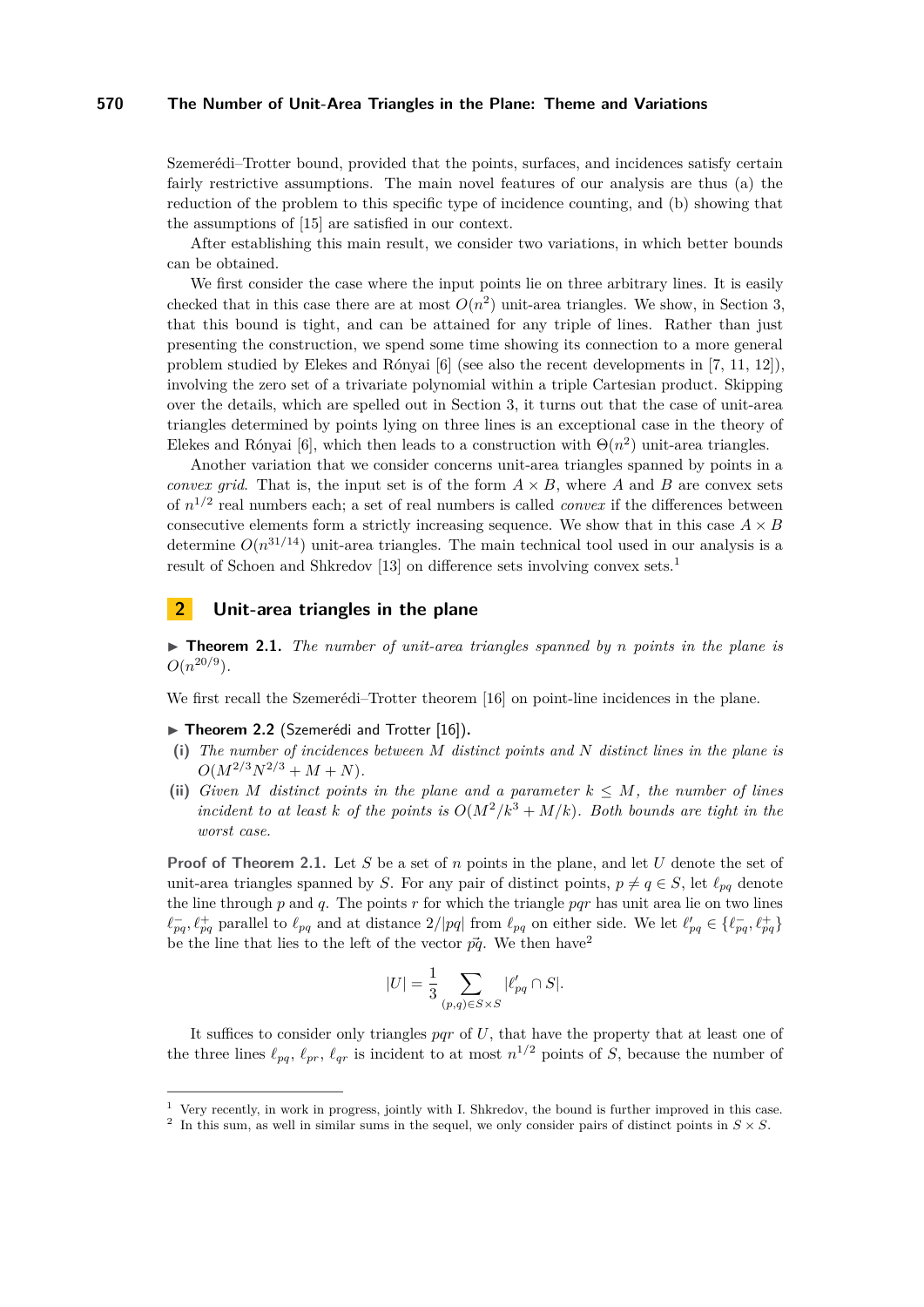triangles in *U* that do not have this property is  $O(n^{3/2})$ . Indeed, by Theorem [2.2\(](#page-1-3)ii), there exist at most  $O(n^{1/2})$  lines in  $\mathbb{R}^2$ , such that each contains at least  $n^{1/2}$  points of *S*. Since every triple of those lines supports (the edges of) at most one triangle (some of the lines might be mutually parallel, and some triples might intersect at points that do not belong to *S*), these lines support in total at most  $O(n^{3/2})$  triangles, and, in particular, at most  $O(n^{3/2})$ triangles of  $U$ . Since this number is subsumed in the asserted bound on  $|U|$ , we can therefore ignore such triangles in our analysis. In what follows, *U* denotes the set of the remaining unit-area triangles.

We charge each of the surviving unit-area triangles *pqr* to one of its sides, say *pq*, such that  $\ell_{pq}$  contains at most  $n^{1/2}$  points of *S*. That is, we have  $|U| \leq \sum$ (*p,q*)∈(*S*×*S*) ∗  $|\ell'_{pq} \cap S|$ 

where  $(S \times S)^*$  denotes the subset of pairs  $(p, q) \in S \times S$ , such that  $p \neq q$ , and the line  $\ell_{pq}$ is incident to at most  $n^{1/2}$  points of *S*.

A major problem in estimating |U| is that the lines  $\ell'_{pq}$ , for  $p, q \in S$ , are not necessarily distinct, and the analysis has to take into account the (possibly large) multiplicity of these lines. (If the lines were distinct then  $|U|$  would be bounded by the number of incidences between  $n(n-1)$  lines and *n* points, which is  $O(n^2)$  — see Theorem [2.2\(](#page-1-3)i).) Let *L* denote the collection of lines  $\{\ell'_{pq} \mid (p,q) \in (S \times S)^*\}$  (without multiplicity). For  $\ell \in L$ , we define  $(S \times S)_{\ell}$  to be the set of all pairs  $(p, q) \in (S \times S)^*$ , for which  $\ell'_{pq} = \ell$ . We then have

$$
|U| \le \sum_{\ell \in L} |\ell \cap S| |(S \times S)_{\ell}|.
$$

Fix some integer parameter  $k \leq n^{1/2}$ , to be set later, and partition *L* into the sets  $L^- = \{ \ell \in L \mid |\ell \cap S| < k \}, \quad L^+ = \{ \ell \in L \mid k \leq |\ell \cap S| \leq n/k \}, \quad L^{++} = \{ \ell \in L \mid |\ell \cap S| > n/k \}.$ We have

$$
|U| \leq \sum_{\ell \in L^-} |\ell \cap S||(S \times S)_{\ell}| + \sum_{\ell \in L^+} |\ell \cap S||(S \times S)_{\ell}| + \sum_{\ell \in L^{++}} |\ell \cap S||(S \times S)_{\ell}|.
$$

The first sum is at most  $k \sum_{\ell \in L^-} |(S \times S)_{\ell}| \le kn^2$ , because  $\sum_{\ell \in L^-} |(S \times S)_{\ell}|$  is at most  $|(S \times S)^*| \leq |S \times S| = n^2$ . The same (asymptotic) bound also holds for the the third sum. Indeed, since  $n/k \geq n^{1/2}$ , the number of lines in  $L^{++}$  is at most  $O(k)$ , as follows from Theorem [2.2\(](#page-1-3)ii), and, for each  $\ell \in L^{++}$ , we have  $|\ell \cap S| \leq n$  and  $|(S \times S)_{\ell}| \leq n$  (for any  $p \in S$ ,  $\ell \in L$ , there exists at most one point  $q \in S$ , such that  $\ell'_{pq} = \ell$ ). This yields a total of at most  $O(n^2k)$  unit-area triangles. It therefore remains to bound the second sum, over  $L^+$ .

Applying the Cauchy-Schwarz inequality to the second sum, it follows that

$$
|U| \le O(n^2k) + \left(\sum_{\ell \in L^+} |\ell \cap S|^2\right)^{1/2} \left(\sum_{\ell \in L^+} |(S \times S)_{\ell}|^2\right)^{1/2}.
$$

Let  $N_j$  (resp.,  $N_{\geq j}$ ), for  $k \leq j \leq n/k$ , denote the number of lines  $\ell \in L^+$  for which  $|l \cap S| = j$  (resp.,  $|l \cap S| \geq j$ ). By Theorem [2.2\(](#page-1-3)ii),  $N_{\geq j} = O(n^2/j^3 + n/j)$ . Hence

$$
\sum_{\ell \in L^{+}} |\ell \cap S|^{2} = \sum_{j=k}^{n/k} j^{2} N_{j} \leq k^{2} N_{\geq k} + \sum_{j=k+1}^{n/k} (2j-1) N_{\geq j}
$$

$$
= O\left(\frac{n^{2}}{k} + nk + \sum_{j=k+1}^{n/k} \left(\frac{n^{2}}{j^{2}} + n\right)\right) = O\left(\frac{n^{2}}{k}\right)
$$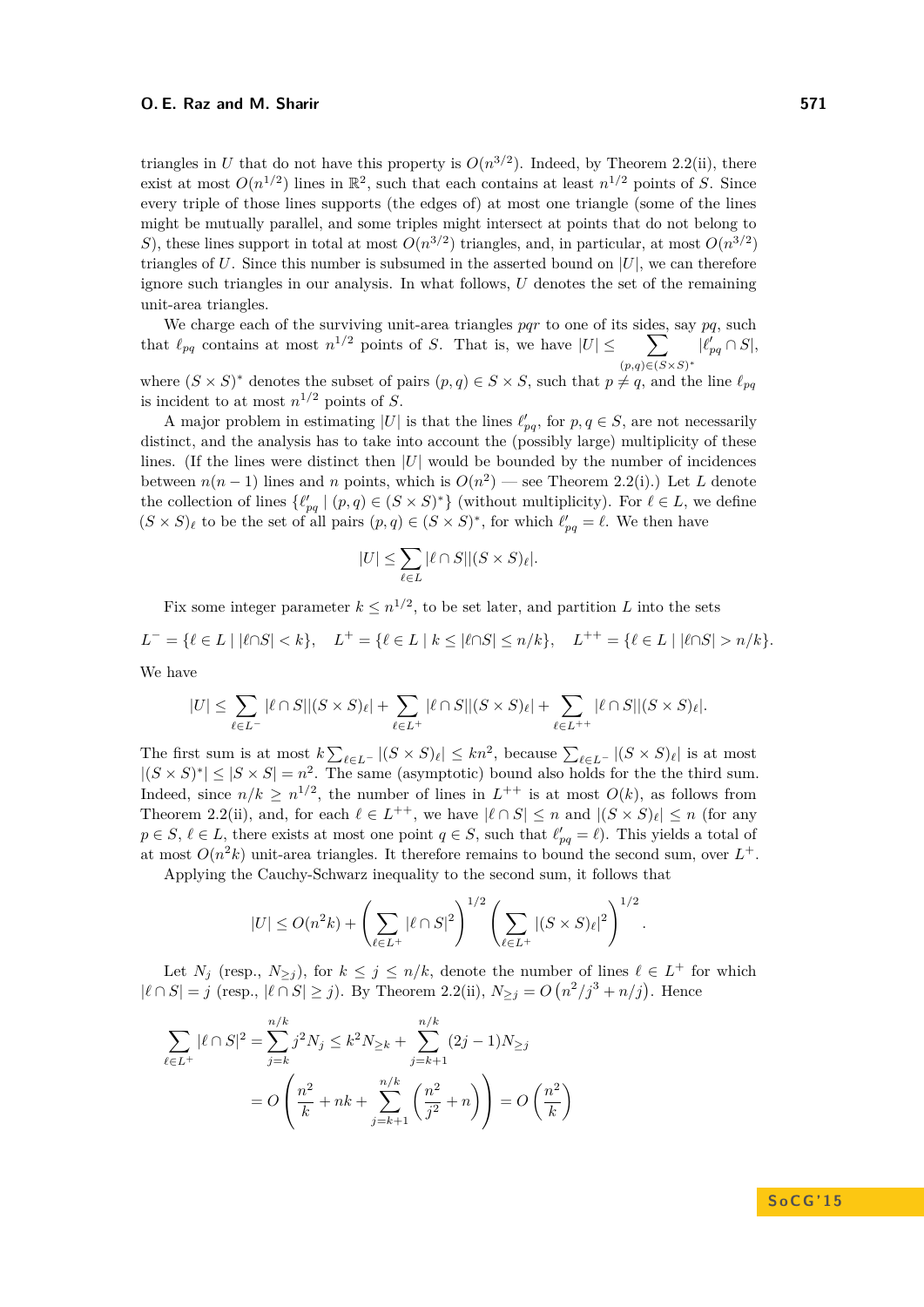<span id="page-3-0"></span>

**Figure 1** (a) A quadruple  $(p, u, q, v)$  in *Q*. (b) If  $p_1, q_1, p_2, q_2$  are collinear and  $|p_1p_2| = |q_1q_2|$ then  $\ell_{p_2u}, \ell_{q_2v}$  are not parallel to one another, for every  $(u, v) \in \sigma_{p_1q_1} \setminus \ell_{p_1q_1}$ . Thus, in particular,  $(u, v) \notin \sigma_{p_2 q_2}.$ 

(where we used the fact that  $k \leq n^{1/2}$ ). It follows that

<span id="page-3-1"></span>
$$
|U| = O\left(n^2k + \frac{n}{k^{1/2}}\left(\sum_{\ell \in L^+} |(S \times S)_{\ell}|^2\right)^{1/2}\right).
$$

To estimate the remaining sum, put

$$
Q := \{ (p, u, q, v) \in S^4 \mid (p, u), (q, v) \in (S \times S)_{\ell}, \text{ for some } \ell \in L^+ \}.
$$

That is, *Q* consists of all quadruples  $(p, u, q, v)$  such that  $\ell'_{pu} = \ell'_{qv} \in L^+$ , and each of  $\ell_{pu}, \ell_{qv}$ contains at most  $n^{1/2}$  points of *S*. See Figure [1\(](#page-3-0)a) for an illustration.

The above bound on  $|U|$  can then be written as

$$
|U| = O\left(n^2k + \frac{n|Q|^{1/2}}{k^{1/2}}\right).
$$
\n(1)

The main step of the analysis is to establish the following upper bound on |*Q*|.

<span id="page-3-2"></span>**Proposition 2.3.** *Let Q be as above. Then*  $|Q| = O(n^{8/3})$ .

The proposition, combined with [\(1\)](#page-3-1), implies that  $|U| = O(n^2k + n^{7/3}/k^{1/2})$ , which, if we choose  $k = n^{2/9}$ , becomes  $|U| = O(n^{20/9})$ . Since the number of triangles that we have discarded is only  $O(n^{3/2})$ , Theorem [2.1](#page-1-1) follows.

**Proof of Proposition [2.3.](#page-3-2)** Consider first quadruples  $(p, u, q, v) \in Q$ , with all four points  $p, u, q, v$  collinear. As is easily checked, in this case  $(p, u, q, v)$  must also satisfy  $|pu| = |qv|$ . It follows that a line  $\ell$  in the plane, which is incident to at most *j* points of *S*, can support at most  $j^3$  such quadruples. By definition,  $(S \times S)_{\ell} \subset (S \times S)^*$  for each  $\ell \in L^+$ , so the line  $\ell_{pu} = \ell_{qv}$  is incident to at most  $n^{1/2}$  points of *S*, and it suffices to consider only lines  $\ell$ with this property. Using the preceding notations  $N_j$ ,  $N_{\geq j}$ , the number of quadruples under consideration is

$$
O\left(\sum_{j\leq n^{1/2}} j^3 N_j\right) = O\left(\sum_{j\leq n^{1/2}} j^2 N_{\geq j}\right) = O\left(\sum_{j\leq n^{1/2}} j^2 \cdot \frac{n^2}{j^3}\right) = O\left(n^2 \log n\right).
$$

This is subsumed by the asserted bound on  $|Q|$ , so, in what follows we only consider quadruples  $(p, u, q, v) \in Q$ , such that  $p, u, q, v$  are not collinear.

For convenience, we assume that no pair of points of *S* share the same *x*- or *y*-coordinate; this can always be enforced by a suitable rotation of the coordinate frame. The property that two pairs of  $S \times S$  are associated with a common line of  $L$  can then be expressed in the following algebraic manner.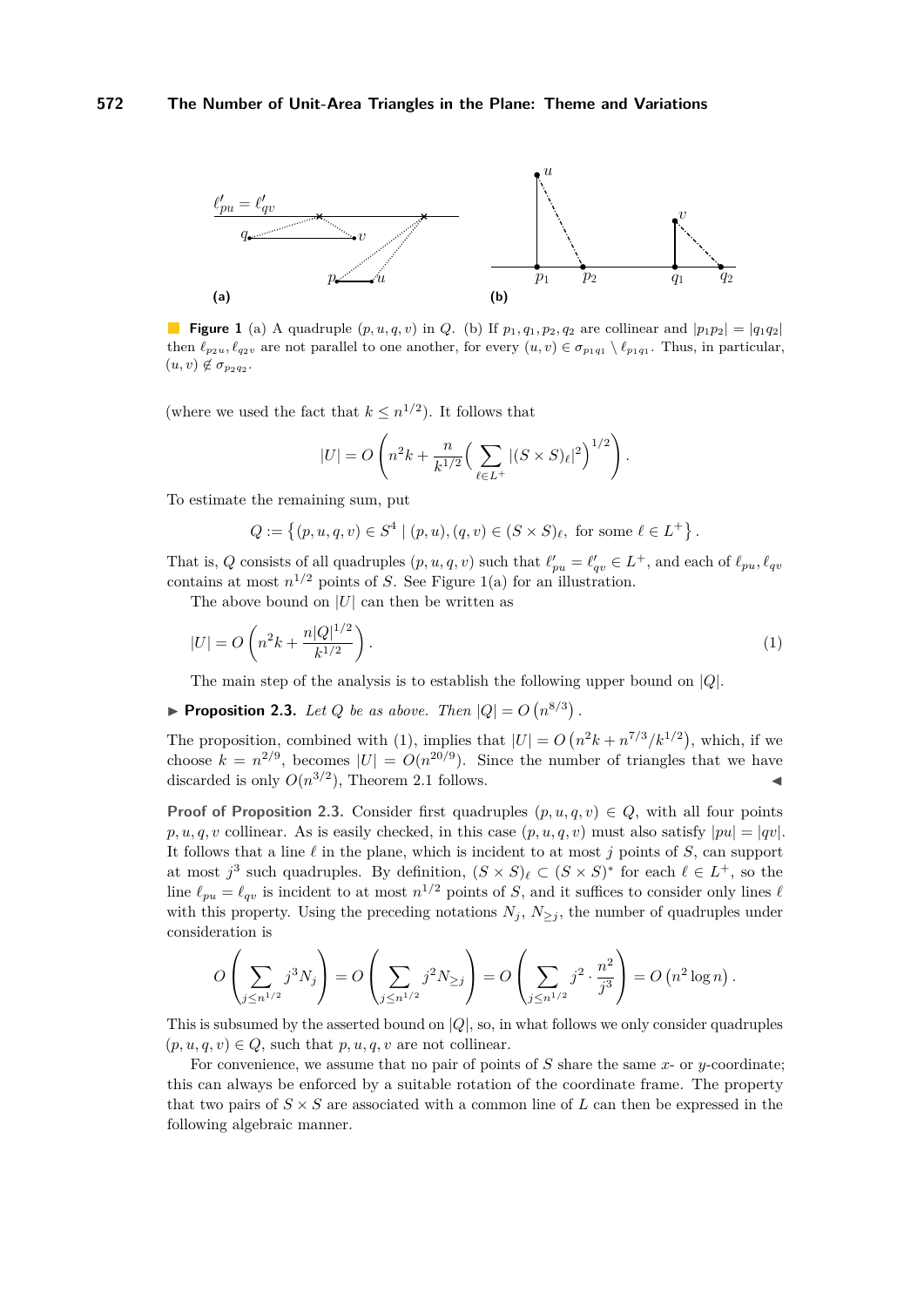<span id="page-4-1"></span>▶ **Lemma 2.4.** *Let*  $(p, u, q, v) \in S^4$ *, and represent*  $p = (a, b), u = (x, y), q = (c, d)$ *, and*  $v = (z, w)$ *, by their coordinates in*  $\mathbb{R}^2$ *. Then*  $\ell'_{pu} = \ell'_{qv}$  *if and only if* 

<span id="page-4-0"></span>
$$
\frac{y-b}{x-a} = \frac{w-d}{z-c} \qquad and \qquad \frac{bx-ay+2}{x-a} = \frac{dz-cw+2}{z-c}.
$$
 (2)

**Proof.** Let  $\alpha, \beta \in \mathbb{R}$  be such that  $\ell'_{(a,b)(x,y)} = \{(t, \alpha t + \beta) \mid t \in \mathbb{R}\}$ . Then, by the definition of  $\ell'_{(a,b)(x,y)}$ , we have

$$
\frac{1}{2}\begin{vmatrix} a & x & t \\ b & y & \alpha t + \beta \\ 1 & 1 & 1 \end{vmatrix} = 1, \quad \text{or} \quad (b - y - \alpha(a - x))t - \beta(a - x) + ay - bx = 2,
$$

for all  $t \in \mathbb{R}$ . Thus,  $\alpha = \alpha(a, b, x, y) = \frac{y-b}{x-a}, \ \beta = \beta(a, b, x, y) = \frac{bx-ay+2}{x-a}$ . Then the constraint  $\ell'_{(a,b)(x,y)} \equiv \ell'_{(c,d)(z,w)}$  can be written as  $\alpha(a, b, x, y) = \alpha(c, d, z, w), \beta(a, b, x, y) = \beta(c, d, z, w),$ which is  $(2)$ .

We next transform the problem of estimating |*Q*| into an incidence problem. With each pair  $(p = (a, b), q = (c, d)) \in S \times S$ , we associate the two-dimensional surface  $\sigma_{pq} \subset \mathbb{R}^4$  which is the locus of all points  $(x, y, z, w) \in \mathbb{R}^4$  that satisfy the system [\(2\)](#page-4-0). The degree of  $\sigma_{pq}$  is at most 4, being the intersection of two quadratic hypersurfaces. We let  $\Sigma$  denote the set of surfaces

$$
\Sigma := \{ \sigma_{pq} \mid (p,q) \in S \times S, \ p \neq q \}.
$$

For  $(p_1, q_1) \neq (p_2, q_2)$ , the corresponding surfaces  $\sigma_{p_1q_1}, \sigma_{p_2q_2}$  are distinct; the proof of this fact is omitted here. We also consider the set  $\Pi := S \times S$ , regarded as a point set in  $\mathbb{R}^4$ (identifying  $\mathbb{R}^2 \times \mathbb{R}^2 \simeq \mathbb{R}^4$ ). We have  $|\Pi| = |\Sigma| = O(n^2)$ . The set *I*( $\Pi, \Sigma$ ), the set of *incidences* between  $\Pi$  and  $\Sigma$ , is naturally defined as

$$
I(\Pi, \Sigma) := \{ (\pi, \sigma) \in \Pi \times \Sigma \mid \pi \in \sigma \}.
$$

By Lemma [2.4,](#page-4-1) we have  $(x, y, z, w) \in \sigma_{pq}$  if and only if  $\ell'_{pu} = \ell'_{qv}$ , where  $u := (x, y)$  and  $v := (z, w)$ . This implies that  $|Q| \leq |I(\Pi, \Sigma)|$ .

Consider the subcollection I of incidences  $((x, y, z, w), \sigma_{pq}) \in I(\Pi, \Sigma)$ , such that  $p, q, u :=$  $(x, y), v := (z, w)$  are non-collinear (as points in  $\mathbb{R}^2$ ). As already argued, the number of collinear quadruples in *Q* is  $O(n^2 \log n)$ , and hence  $|Q| \leq |\mathcal{I}| + O(n^2 \log n)$ . So to bound  $|Q|$ it suffices to obtain an upper bound on  $|\mathcal{I}|$ .

For this we use the following recent result of Solymosi and De Zeeuw [\[15\]](#page-14-7) (see also the related results in [\[14,](#page-14-14) [17\]](#page-14-15)). To state it we need the following definition.

**Definition 2.5.** A two-dimensional constant-degree surface  $\sigma$  in  $\mathbb{R}^4$  is said to be *slanted* (the original term used in [\[15\]](#page-14-7) is *good*), if, for every  $p \in \mathbb{R}^2$ ,  $\rho_i^{-1}(p) \cap \sigma$  is finite, for  $i = 1, 2$ , where  $\rho_1$  and  $\rho_2$  are the projections of  $\mathbb{R}^4$  onto its first and last two coordinates, respectively.

<span id="page-4-2"></span>**► Theorem 2.6** (Solymosi and De Zeeuw [\[15\]](#page-14-7)). Let *S* be a subset of  $\mathbb{R}^2$ , and let Γ be a finite *set of two-dimensional constant-degree slanted surfaces. Set*  $\Pi := S \times S$ *, and let*  $\mathcal{I} \subset I(\Pi, \Gamma)$ *. Assume that for every pair of distinct points*  $\pi_1, \pi_2 \in \Pi$  *there are at most*  $O(1)$  *surfaces*  $\sigma \in \Sigma$ *such that both pairs*  $(\pi_1, \sigma), (\pi_2, \sigma)$  *are in* I. Then

$$
|\mathcal{I}| = O\left(|\Pi|^{2/3}|\Sigma|^{2/3} + |\Pi| + |\Sigma|\right).
$$

To apply Theorem [2.6,](#page-4-2) we need the following key technical proposition, whose proof is given in the next subsection.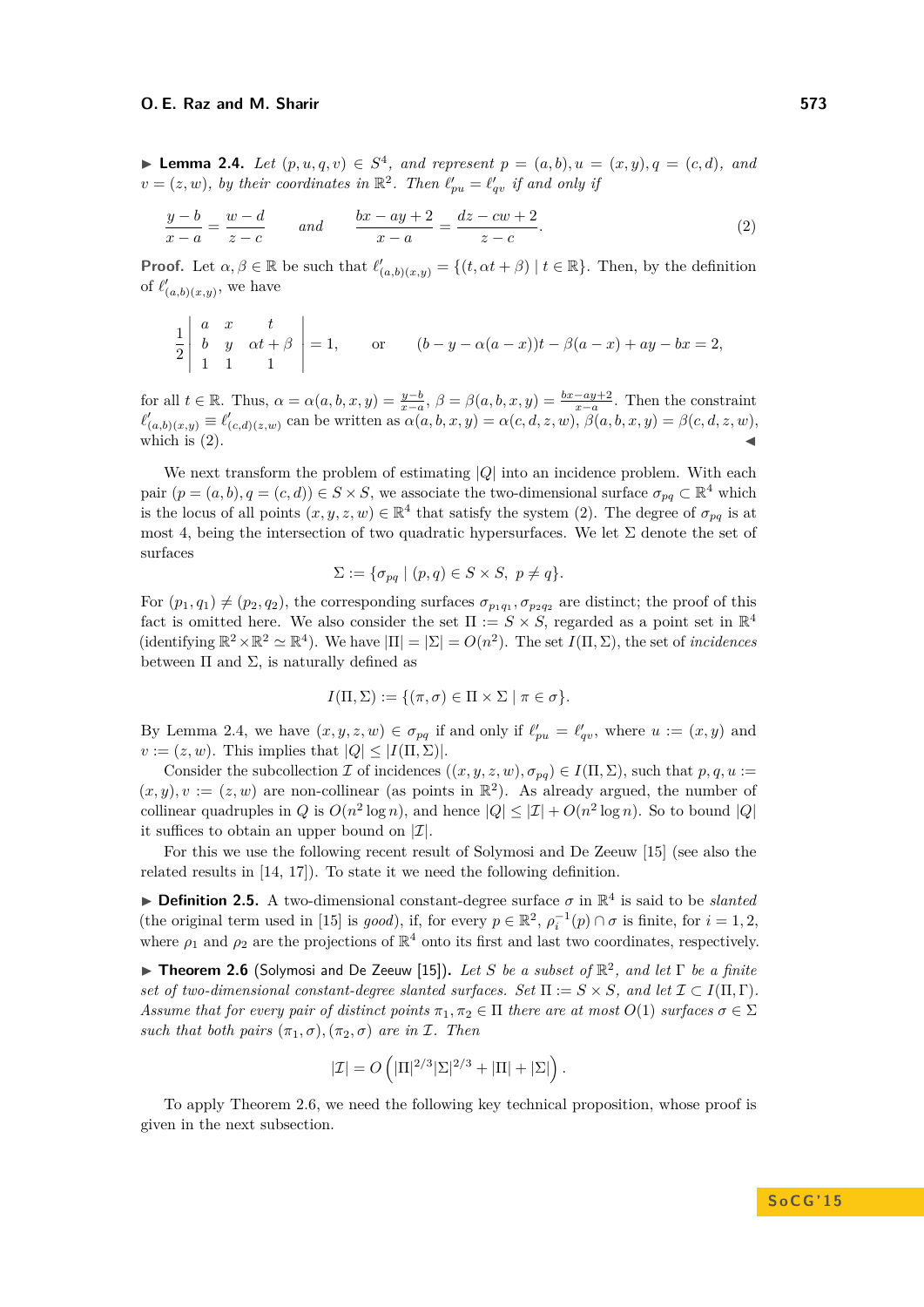<span id="page-5-0"></span>**Proposition 2.7.** *Let*  $\Pi$ ,  $\Sigma$ , and  $\mathcal I$  *be the sets that arise in our setting, as specified above. Then, (a) the surfaces of*  $\Sigma$  *are all slanted, and (b) for every pair of distinct points*  $\pi_1, \pi_2 \in \Pi$ *, there are at most three surfaces*  $\sigma \in \Sigma$  *such that both pairs*  $(\pi_1, \sigma)$ *,*  $(\pi_2, \sigma)$  *are in* I*.* 

We have  $|\Pi|, |\Sigma| = O(n^2)$ . Therefore, Theorem [2.6](#page-4-2) implies that  $|\mathcal{I}| = O(n^{8/3})$ , which completes the proof of Proposition  $2.3$  (and, consequently, of Theorem  $2.1$ ).

# **2.1 Proof of Proposition [2.7](#page-5-0)**

We start by eliminating  $z$  and  $w$  from  $(2)$ . An easy calculation shows that

<span id="page-5-1"></span>
$$
z = \frac{2(x-a)}{(b-d)(x-a) + (c-a)(y-b) + 2} + c,
$$
  
\n
$$
w = \frac{2(y-b)}{(b-d)(x-a) + (c-a)(y-b) + 2} + d.
$$
\n(3)

This expresses  $\sigma_{pq}$  as the graph of a linear rational function from  $\mathbb{R}^2$  to  $\mathbb{R}^2$  (which is undefined on the line at which the denominator vanishes). Passing to homogeneous coordinates, replacing  $(x, y)$  by  $(x_0, x_1, x_2)$  and  $(z, w)$  by  $(z_0, z_1, z_2)$ , we can re-interpret  $\sigma_{pq}$  as the graph of a projective transformation  $T_{pq} : \mathbb{RP}^2 \to \mathbb{RP}^2$ , given by

$$
\begin{pmatrix} z_0 \\ z_1 \\ z_2 \end{pmatrix} = \begin{pmatrix} ad - bc + 2 & b - d & c - a \\ c(ad - bc) + 2(c - a) & c(b - d) + 2 & c(c - a) \\ d(ad - bc) + 2(d - b) & d(b - d) & d(c - a) + 2 \end{pmatrix} \begin{pmatrix} x_0 \\ x_1 \\ x_2 \end{pmatrix}.
$$

The representation [\(3\)](#page-5-1) implies that every  $(x, y)$  defines at most one pair  $(z, w)$  such that  $(x, y, z, w) \in \sigma_{pq}$ . By the symmetry of the definition of  $\sigma_{pq}$ , every pair  $(z, w)$  also determines at most one pair  $(x, y)$  such that  $(x, y, z, w) \in \sigma_{pq}$ . This shows that, for any  $p \neq q \in \mathbb{R}^2$ , the surface  $\sigma_{pq}$  is slanted, which proves Proposition [2.7\(](#page-5-0)a).

For Proposition [2.7\(](#page-5-0)b), it is equivalent, by the symmetry of the setup, to prove the following dual statement: For any  $p_1 \neq q_1, p_2 \neq q_2 \in S$ , such that  $(p_1, q_1) \neq (p_2, q_2)$ , we have  $|\sigma_{p_1q_1} \cap \sigma_{p_2q_2} \cap \mathcal{I}| \leq 3.$ 

Let  $p_1, q_1, p_2, q_2 \in S$  be as above, and assume that  $|\sigma_{p_1q_1} \cap \sigma_{p_2q_2} \cap \mathcal{I}| \geq 4$ . Note that this means that the two projective transformations  $T_{p_1q_1}$ ,  $T_{p_2q_2}$  agree in at least four distinct points of the projective plane. We claim that in this case  $\sigma_{p_1q_1}$  and  $\sigma_{p_2q_2}$ , regarded as graphs of functions on the affine *xy*-plane, must coincide on some line in that plane.

This is certainly the case if  $\sigma_{p_1q_1}$  and  $\sigma_{p_2q_2}$  coincide,<sup>[3](#page-5-2)</sup> so we may assume that these surfaces are distinct, which implies that  $T_{p_1q_1}$  and  $T_{p_2q_2}$  are distinct projective transformations.

As is well known, two distinct projective transformations of the plane cannot agree at four distinct points so that no three of them are collinear. Hence, out of the four points at which  $T_{p_1q_1}$  and  $T_{p_2q_2}$  agree, three must be collinear. Denote this triple of points (in the projective *xy*-plane) as *u*1*, u*2*, u*3, and their respective images (in the projective *zw*-planes) as  $v_i = T_{p_1q_1}(u_i) = T_{p_2q_2}(u_i)$ , for  $i = 1, 2, 3$ . Then the line  $\lambda$  that contains  $u_1, u_2, u_3$  is mapped by both  $T_{p_1q_1}$  and  $T_{p_2q_2}$  to a line  $\lambda^*$ , and, as a matter of fact, both transformations coincide on *λ*.

Passing back to the affine setting, let then  $\lambda, \lambda^*$  be a pair of lines in the *xy*-plane and the *zw*-plane, respectively, such that, for every  $(x, y) \in \lambda$  (other than the point at which the

<span id="page-5-2"></span><sup>&</sup>lt;sup>3</sup> One can show that this cannot happen, but it has no effect on our analysis.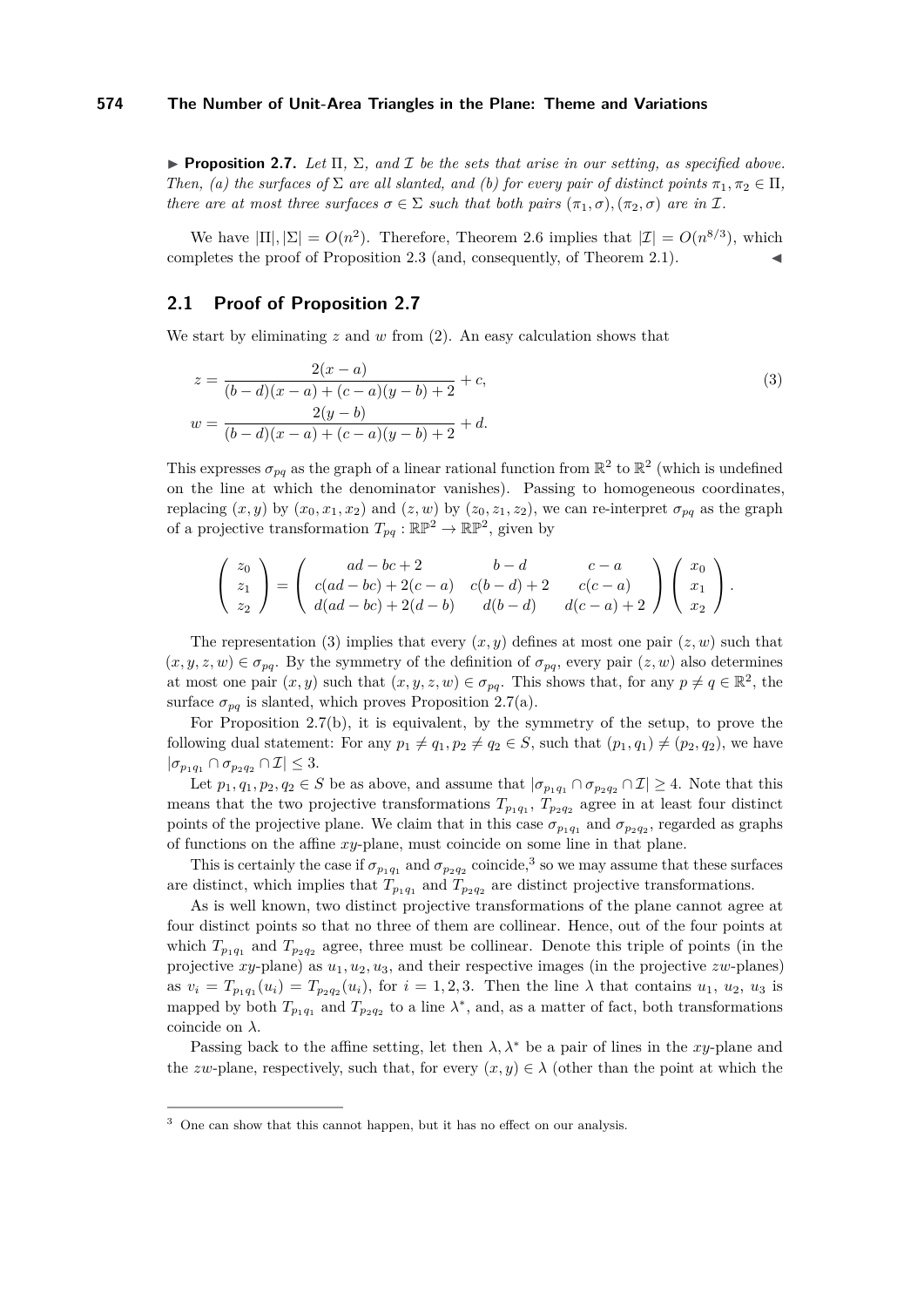<span id="page-6-0"></span>

**Figure 2** (a) The properties  $|p_1\xi| = |q_1\eta|$ ,  $\ell_{p_1p_2} \parallel \ell_{q_1q_2}$ , and  $(\xi, \eta) \in \sigma_{p_2q_2}$  imply that the triangles  $p_1$ *ξp*<sub>2</sub>,  $q_1$ *η* $q_2$  are congruent, and therefore  $\ell_{p_1q_1}$ ,  $\ell_{p_2q_2}$  must be parallel to one another. (b)  $p_1q_1q_2p_2$ is a parallelogram and  $\lambda$  is parallel to  $\ell_{p_1q_1}$  and  $\ell_{p_2q_2}$ .

denominator in [\(3\)](#page-5-1) vanishes) there exists  $(z, w) \in \lambda^*$ , satisfying  $(x, y, z, w) \in \sigma_{p_1 q_1} \cap \sigma_{p_2 q_2}$ . We show that in this case  $p_1, q_1, p_2, q_2$  are all collinear and  $|p_1p_2| = |q_1q_2|$ .

We first observe that  $\ell_{p_1p_2} \parallel \ell_{q_1q_2}$ . Indeed, if each of  $\lambda \cap \ell_{p_1p_2}$  and  $\lambda \cap \ell_{q_1q_2}$  is either empty or infinite, then we must have  $\ell_{p_1p_2} \parallel \ell_{q_1q_2}$  (since both are parallel to  $\lambda$ ). Otherwise, assume without loss of generality that  $|\ell_{p_1p_2} \cap \lambda| = 1$ , and let  $\xi$  denote the unique point in this intersection. Let  $\eta$  be the point such that  $(\xi, \eta)$  satisfies [\(3\)](#page-5-1) with respect to both surfaces  $\sigma_{p_1q_1}, \sigma_{p_2q_2}$  (the same point arises for both surfaces because  $\xi \in \lambda$ ). That is,  $\ell'_{p_1\xi} = \ell'_{q_1\eta}$ , and  $\ell'_{p_2\xi} = \ell'_{q_2\eta}$ . In particular,  $\ell_{p_1\xi} \parallel \ell_{q_1\eta}$ , and  $\ell_{p_2\xi} \parallel \ell_{q_2\eta}$ . Since, by construction,  $\xi \in \ell_{p_1p_2}$ , we have  $\ell_{p_1\xi} \equiv \ell_{p_2\xi}$ , which yields that also  $\ell_{q_1\eta} \parallel \ell_{q_2\eta}$ . Thus necessarily  $q_1, q_2, \eta$  are collinear, and  $\ell_{q_1q_2} \parallel \ell_{p_1p_2}$ , as claimed.

Assume that at least one of  $\ell_{p_1q_1}, \ell_{p_2q_2}$  intersects  $\lambda$  in exactly one point; say, without loss of generality, it is  $\ell_{p_1q_1}$ , and let  $\xi$  denote the unique point in this intersection. Similar to the argument just made, let  $\eta$  be the point such that  $(\xi, \eta)$  satisfies [\(3\)](#page-5-1) with respect to both surfaces  $\sigma_{p_1q_1}, \sigma_{p_2q_2}$ . Note that since  $\xi \in \ell_{p_1q_1}$ , we must have  $\eta \in \ell_{p_1q_1}$  too, and  $|p_1\xi| = |q_1\eta|$ . In particular, since  $p_1 \neq q_2$ , by assumption, we also have  $\xi \neq \eta$ . Using the properties  $\ell_{p_1p_2} \parallel \ell_{q_1q_2}$  and  $(\xi, \eta) \in \sigma_{p_2q_2}$ , it follows that the triangles  $p_1 \xi p_2$ ,  $q_1 \eta q_2$  are congruent; see Figure [2\(](#page-6-0)a). Thus, in particular,  $|p_2 \xi| = |q_2 \eta|$ . Since, by construction, also  $\ell'_{p_2 \xi} \equiv \ell'_{q_2 \eta}$ , it follows that  $p_2, q_2 \in \ell_{\xi\eta}$ . We conclude that in this case  $p_1, q_1, p_2, q_2$  are collinear and  $|p_1p_2| = |q_1q_2|.$ 

We are therefore left only with the case where each of  $\lambda \cap \ell_{p_1q_1}$  and  $\lambda \cap \ell_{p_2q_2}$  is either empty or infinite. That is, we have  $\ell_{p_1q_1} \parallel \ell_{p_2q_2}$  (since both are parallel to  $\lambda$ ). As has already been argued, we also have  $\ell_{p_1p_2} \parallel \ell_{q_1q_2}$ , and thus  $p_1q_1q_2p_2$  is a parallelogram; see Figure [2\(](#page-6-0)b). In particular,  $|p_1p_2| = |q_1q_2|$ . Let  $\xi$  be the intersection point of  $\ell_{p_1p_2}$  with  $\lambda$ , and let  $\eta$  be the point such that  $(\xi, \eta)$  satisfies [\(3\)](#page-5-1) with respect to both surfaces  $\sigma_{p_1q_1}, \sigma_{p_2q_2}$ . By construction  $\ell_{p_1\xi} \parallel \ell_{q_1\eta}$  and  $\ell_{p_2\xi} = \ell_{p_1\xi}$   $\parallel \ell_{q_2\eta}$ . Hence  $\eta$  must lie on  $\ell_{q_1q_2}$ . It is now easily checked that the only way in which  $(\xi, \eta)$  can lie on both surfaces  $\sigma_{p_1q_1}$  and  $\sigma_{p_2q_2}$  is when  $p_1, q_1, p_2, q_2$  are all collinear; see Figure [2\(](#page-6-0)b).

To recap, so far we have shown that for  $p_1$ ,  $q_1$ ,  $p_2$ , and  $q_2$  as above, either  $|\sigma_{p_1q_1} \cap \sigma_{p_2q_2}| \leq 3$ , or  $p_1$ ,  $q_1$ ,  $p_2$ , and  $q_2$  are collinear with  $|p_1p_2| = |q_1q_2|$ . It can then be shown that, in the latter case, any point  $(u, v) \in \sigma_{p_1q_1} \cap \sigma_{p_2q_2}$  must satisfy  $u, v \in \ell_{p_1q_1}$ ; see Figure [1\(](#page-3-0)b). Thus, for a point  $\pi \in \mathbb{R}^4$  incident to each of  $\sigma_{p_1q_1}, \sigma_{p_2q_2}$ , neither of  $(\pi, \sigma_{p_1q_1}), (\pi, \sigma_{p_2q_2})$  is in  $\mathcal{I}$ . In other words,  $\sigma_{p_1q_1} \cap \sigma_{p_2q_2} \cap \mathcal{I} = \emptyset$  in this case. This contradiction completes the proof of Proposition [2.7.](#page-5-0)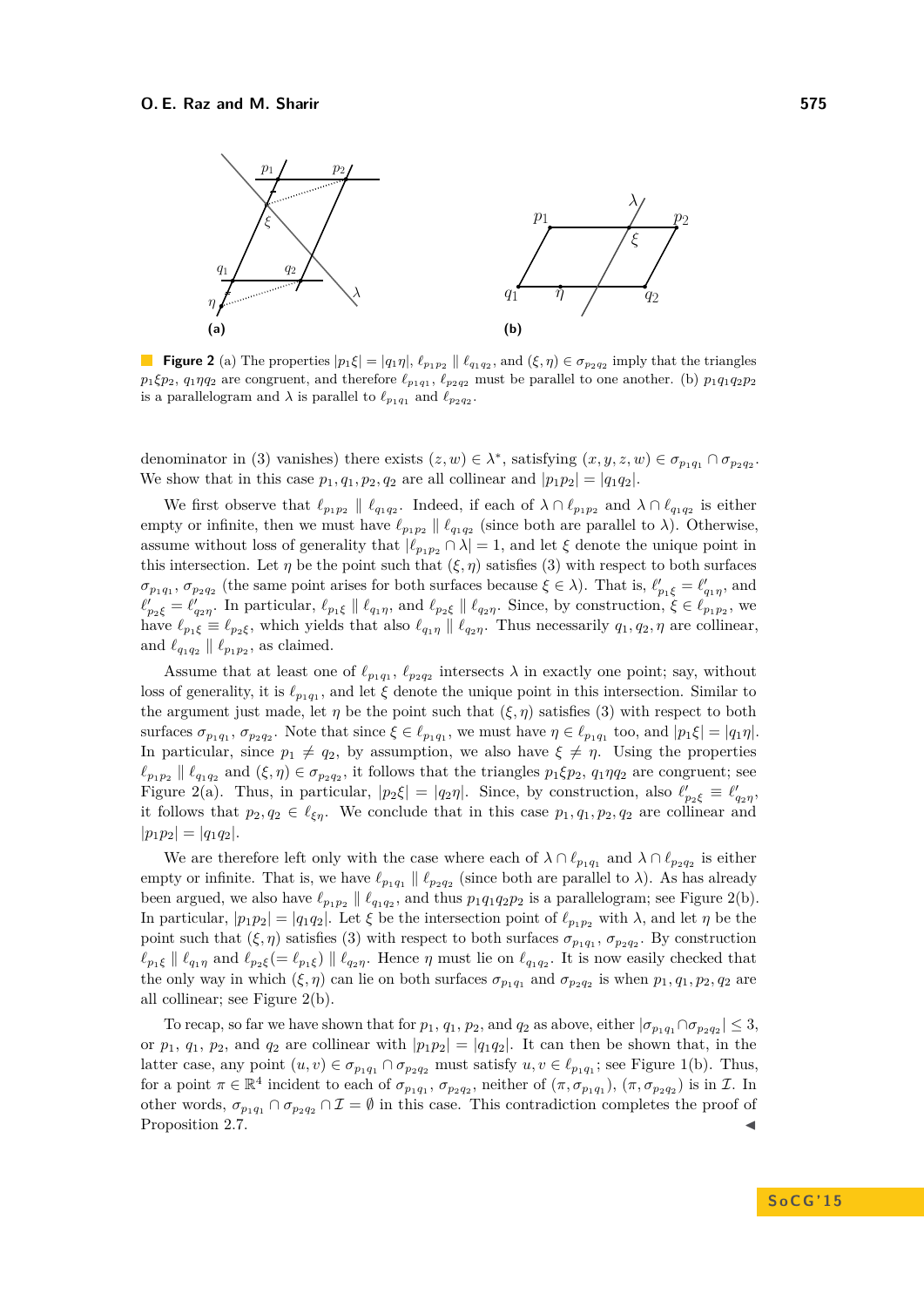# <span id="page-7-0"></span>**3 Unit-area triangles spanned by points on three lines**

In this section we consider the special case where *S* is contained in the union of three distinct lines  $l_1, l_2, l_3$ . More precisely, we write  $S = S_1 \cup S_2 \cup S_3$ , with  $S_i \subset l_i$ , for  $i = 1, 2, 3$ , and we are only interested in the number of unit-area triangles spanned by triples of points in  $S_1 \times S_2 \times S_3$ . It is easy to see that in this case the number of unit-area triangles of this kind is  $O(n^2)$ . Indeed, for any pair of points  $p, q \in S_1 \times S_2$ , the line  $\ell'_{pq}$  intersects  $l_3$  in at most one point, unless  $\ell'_{pq}$  coincides with  $l_3$ . Ignoring situation of the latter kind, we get a total of  $O(n^2)$  unit-area triangles. If no two lines among  $l_1, l_2, l_3$  are parallel to one another, it can be checked that the number of pairs  $(p, q)$  such that  $\ell'_{pq} = l_3$  is at most a constant, thus contributing a total of at most  $O(n)$  unit-area triangles. For the case where two (or more) lines among  $l_1, l_2, l_3$  are parallel, the number of unit-area triangles is easily seen to be  $O(n^2)$ .

In this section we present a rather subtle construction that shows that this bound is tight in the worst case, for any triple of distinct lines. Instead of just presenting the construction, we spend some time showing its connection to a more general setup considered by Elekes and Rónyai [\[6\]](#page-14-9) (and also, in more generality, by Elekes and Szabó [\[7\]](#page-14-10)).

Specifically, the main result of this section is the following.

 $\blacktriangleright$  **Theorem 3.1.** For any triple of distinct lines  $l_1, l_2, l_3$  in  $\mathbb{R}^2$ , and for any integer *n*, there *exist subsets*  $S_1 \subset l_1$ ,  $S_2 \subset l_2$ ,  $S_3 \subset l_3$ , each of cardinality  $\Theta(n)$ , such that  $S_1 \times S_2 \times S_3$  *spans*  $\Theta(n^2)$  *unit-area triangles.* 

**Proof.** The upper bound has already been established (for any choice of  $S_1$ ,  $S_2$ ,  $S_3$ ), so we focus on the lower bound. We recall that by the area formula for triangles in the plane, if

<span id="page-7-1"></span>
$$
\frac{1}{2} \begin{vmatrix} p_x & q_x & r_x \\ p_y & q_y & r_y \\ 1 & 1 & 1 \end{vmatrix} = 1,
$$
\n(4)

then the points  $p = (p_x, p_y), q = (q_x, q_y)$  and  $r = (r_x, r_y)$  form the vertices of a positively oriented unit-area triangle in  $\mathbb{R}^2$ . (Conversely, if  $\Delta pqr$  has area 1 then the left-hand side of [\(4\)](#page-7-1) has value  $\pm 1$ , depending on the orientation of  $(p, q, r)$ ...

To establish the lower bound, we distinguish between three cases, depending on the number of pairs of parallel lines among  $l_1, l_2, l_3$ .

**The three lines**  $l_1, l_2, l_3$  are mutually parallel. In this case we may assume without loss of generality that they are of the form

$$
l_1 = \{(t,0) | t \in \mathbb{R}\}, \quad l_2 = \{(t,1) | t \in \mathbb{R}\}, \quad l_3 = \{(t,\alpha) | t \in \mathbb{R}\},\
$$

for some  $1 < \alpha \in \mathbb{R}$ . (We translate and rotate the coordinate frame so as to place  $\ell_1$  at the *x*-axis and then apply an area-preserving linear transformation that scales the *x*- and *y*-axes by reciprocal values.) Then, as easily verified, the sets

$$
S_1 := \{ (x_i := \frac{i}{1-\alpha}, 0) \mid i = 1, ..., n \} \subset l_1,
$$
  
\n
$$
S_2 := \{ (y_j := \frac{j}{\alpha}, 1) \mid j = 1, ..., n \} \subset l_2,
$$
  
\n
$$
S_3 := \{ (z_{ij} := i + j - 2, \alpha) \mid i, j = 1, ..., n \} \subset l_3
$$

are such that  $S_1 \times S_2 \times S_3$  spans  $\Omega(n^2)$  unit-area triangles.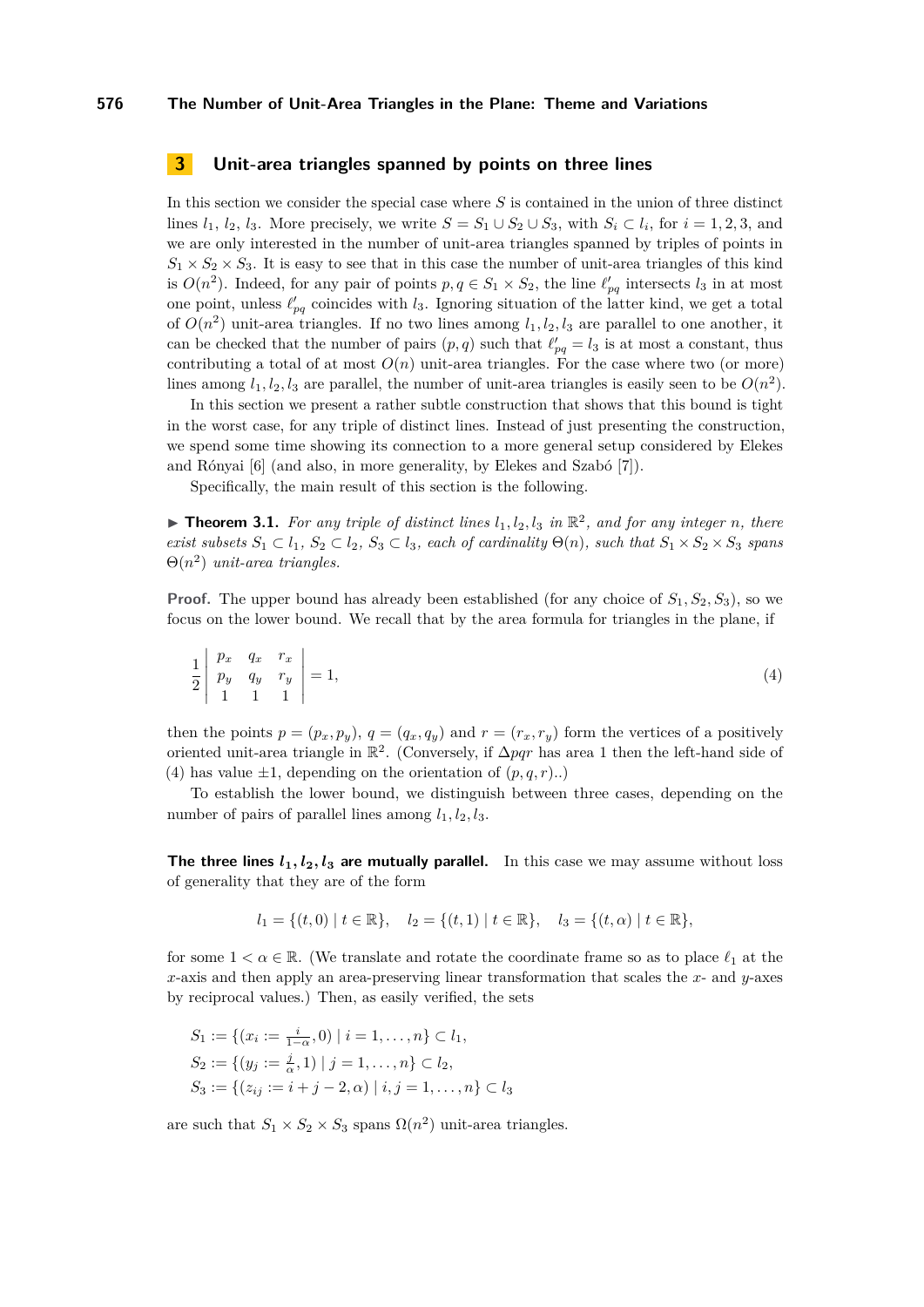**There is exactly one pair of parallel lines among**  $l_1, l_2, l_3$ **.** Using an area-preserving affine transformation of  $\mathbb{R}^2$  (and possibly re-indexing the lines), we may assume that

$$
l_1 = \{(t,0) \mid t \in \mathbb{R}\}, \quad l_2 = \{(t,1) \mid t \in \mathbb{R}\}, \quad l_3 = \{(0,t) \mid t \in \mathbb{R}\}.
$$

Using [\(4\)](#page-7-1), it is easily checked that the sets

$$
S_1 := \{ (x_i := 2^i + 2, 0) \mid i = 1, ..., n \} \subset l_1,
$$
  
\n
$$
S_2 := \{ (y_j := 2^j + 2, 1) \mid j = 1, ..., n \} \subset l_2,
$$
  
\n
$$
S_3 := \{ (0, z_{ij} := \frac{1}{1 - 2^{j-i}}) \mid i, j = 1, ..., n, i \neq j \} \subset l_3,
$$

span  $\Omega(n^2)$  unit-area triangles.

**No pair of lines among**  $l_1$ ,  $l_2$ ,  $l_3$  are parallel. This is the most involved case. Using an area-preserving affine transformation of  $\mathbb{R}^2$  (that is, a linear map with determinant  $\pm 1$  and a translation), we may assume that the lines are given by

$$
l_1 = \{(t,0) \mid t \in \mathbb{R}\}, \quad l_2 = \{(0,t) \mid t \in \mathbb{R}\}, \quad l_3 = \{(t,-t+\alpha) \mid t \in \mathbb{R}\},
$$

for some  $\alpha \in \mathbb{R}$ . By [\(4\)](#page-7-1), the points  $(x, 0) \in l_1$ ,  $(0, y) \in l_2$ , and  $(z, -z + \alpha) \in l_3$  span a unit-area triangle if

$$
\frac{1}{2} \begin{vmatrix} x & 0 & z \\ 0 & y & -z + \alpha \\ 1 & 1 & 1 \end{vmatrix} = 1, \quad \text{or} \quad z = f(x, y) := \frac{xy - \alpha x - 2}{y - x}.
$$

Thus it suffices to find sets *X, Y, Z*  $\subset \mathbb{R}$ , each of cardinality  $\Theta(n)$ , such that

$$
\big|\{(x,y,z)\in X\times Y\times Z\mid z=f(x,y)\}\big|=\Omega(n^2);
$$

then the sets

$$
S_1 := \{(x,0) \mid x \in X\} \subset l_1, \quad S_2 := \{(0,y) \mid y \in Y\} \subset l_2, \quad S_3 := \{(z,-z+\alpha) \mid z \in Z\} \subset l_3,
$$

are such that  $S_1 \times S_2 \times S_3$  spans  $\Omega(n^2)$  unit-area triangles.

The construction of  $S_1, S_2, S_3$ : General context. As mentioned at the beginning of this section, rather than stating what  $S_1, S_2, S_3$  are, we present the machinery that we have used for their construction, thereby demonstrating that this problem is a special case of the theory of Elekes and Rónyai [\[6\]](#page-14-9); we also refer the reader to the more recent related studies [\[7,](#page-14-10) [11,](#page-14-11) [12\]](#page-14-12).

One of the main results of Elekes and Rónyai is the following. (Note that the bound in (i) has recently been improved to  $O(n^{11/6})$  in [\[11,](#page-14-11) [12\]](#page-14-12).)

<span id="page-8-0"></span> $\triangleright$  **Theorem 3.2** (Elekes and Rónyai [\[6\]](#page-14-9)). Let  $f(x, y)$  be a bivariate real rational function. *Then one of the following holds.*

(i) For any triple of sets  $A, B, C \subset \mathbb{R}$ , each of size *n*,

$$
|\{(x, y, z) \in A \times B \times C \mid z = f(x, y)\}| = o(n^2).
$$

(ii) *There exist univariate real rational functions*  $h, \varphi, \psi$ *, such that*  $f$  *has one of the forms* 

$$
f(x,y) = h(\varphi(x) + \psi(y)), \quad f(x,y) = h(\varphi(x)\psi(y)), \quad f(x,y) = h\left(\frac{\varphi(x) + \psi(y)}{1 - \varphi(x)\psi(y)}\right).
$$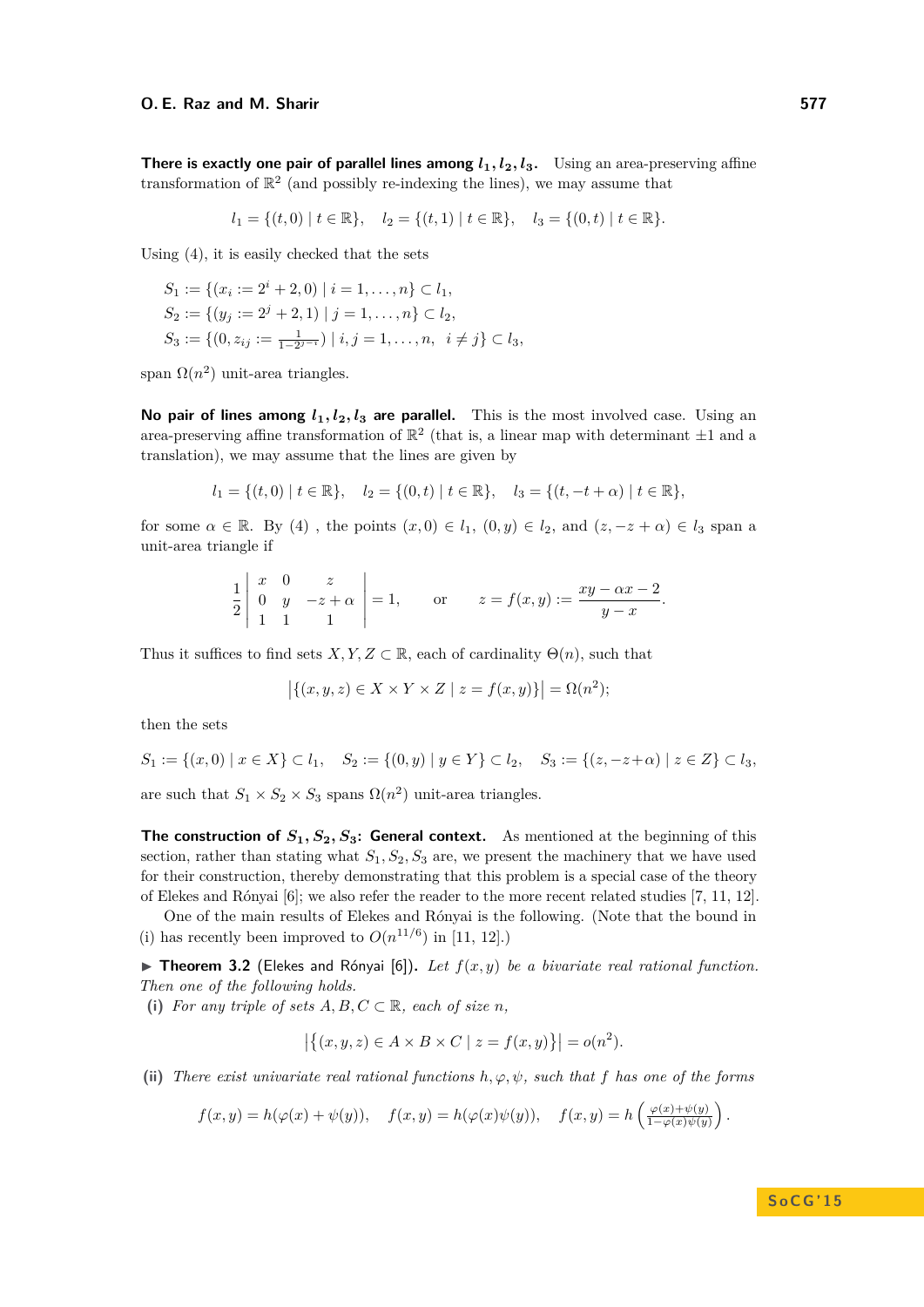Our problem is thus a special instance of the context in Theorem [3.2.](#page-8-0) Specifically, we claim that  $f(x,y) = \frac{xy - \alpha x - 2}{y - x}$  satisfies condition (ii) of the theorem, which in turn will lead to the (natural) construction of the desired sets  $S_1, S_2, S_3$  (see below for details).

So we set the task of describing a necessary and sufficient condition that a real bivariate (twice differentiable) function  $F(x, y)$  is locally<sup>[4](#page-9-0)</sup> of the form  $F(x, y) = h(\varphi(x) + \psi(y))$ , for suitable univariate twice differentiable functions  $h, \varphi, \psi$  (not necessarily rational functions). This condition is presented in [\[6\]](#page-14-9) where its (rather straightforward) necessity is argued. It is mentioned in [\[6\]](#page-14-9) that the sufficiency of this test was observed by A. Jarai Jr. (apparently in an unpublished communication). Since no proof is provided in [\[6\]](#page-14-9), we present in the full version a proof, for the sake of completeness.

<span id="page-9-1"></span>**Lemma 3.3.** Let  $F(x, y)$  be a bivariate twice-differentiable real function, and assume that *neither of*  $F_x, F_y$  *is identically zero.* Let  $D(F) \subset \mathbb{R}^2$  *denote the domain of definition of*  $F$ *, and let U be a connected component of the relatively open set*  $D(F) \setminus (\{F_y = 0\} \cup \{F_x = 0\})$  $(0,0)$   $\subset \mathbb{R}^2$ . We let  $q(x,y) := F_x/F_y$ , which is defined, with a constant sign, over U. Then  $\frac{\partial^2 (\log |q(x,y)|)}{\partial x \partial y} \equiv 0$  *over U if and only if F, restricted to U, is of the form*  $F(x,y) =$  $h(\varphi(x) + \psi(y))$ , for some (twice-differentiable) univariate real functions  $\varphi$ ,  $\psi$ , and *h*.

**Proof.** The proof shows that if  $\frac{\partial^2 (\log |q(x,y)|)}{\partial x \partial y} \equiv 0$  then

$$
F_x/F_y = \varphi'(x)/\psi'(y),\tag{5}
$$

for suitable twice differentiable strictly monotone functions  $\varphi$  and  $\psi$ , and then shows that this implies that *F* is of the form  $F(x, y) = h(\varphi(x) + \psi(y))$ , as claimed.

The construction of  $S_1, S_2, S_3$ : Specifics. We next apply Lemma [3.3](#page-9-1) to our specific function  $f(x, y) = \frac{xy-\alpha x-2}{y-x}$ . In what follows we fix a connected open set  $U \subset D(f) \setminus (\{f_x = f\})$  $0\} \cup \{f_y = 0\}$ , and restrict the analysis only to points  $(x, y) \in U$ . We have

<span id="page-9-2"></span>
$$
f_x = \frac{y^2 - \alpha y - 2}{(y - x)^2}
$$
, and  $f_y = \frac{-x^2 + \alpha x + 2}{(y - x)^2}$ .

By assumption, the numerators are nonzero and of constant signs, and the denominator is nonzero, over *U*. In particular, we have  $\frac{f_x}{f_y} = \frac{(-x^2 + \alpha x + 2)^{-1}}{(y^2 - \alpha y - 2)^{-1}}$  $\frac{x^2 + ax + 2y}{(y^2 - \alpha y - 2)^{-1}}$ . That is, without explicitly testing that the condition in Lemma [3.3](#page-9-1) holds, we see that  $f_x/f_y$  has the form in [\(5\)](#page-9-2). Hence Lemma [3.3](#page-9-1) implies that  $f(x, y)$  can be written as  $f(x, y) = h(\varphi(x) + \psi(y))$ , for suitable twice-differentiable univariate functions  $\varphi$ ,  $\psi$ , and h, where  $\varphi$  and  $\psi$  are given (up to additive constants) by  $\varphi'(x) = -\frac{1}{2}$  $\frac{1}{x^2 - \alpha x - 2}$ ,  $\psi'(y) = \frac{1}{y^2 - \alpha y - 2}$ . As explained above, this already implies that *f* satisfies property (ii) of Theorem [3.2.](#page-8-0)

<span id="page-9-0"></span>Note that such a local representation of *F* allows one to construct sets *A, B, C* showing that property (i) of Theorem [3.2](#page-8-0) does not hold for *F*, i.e., sets such that there are  $\Theta(n^2)$  solutions of  $z = F(x, y)$  in  $A \times B \times C$ . This, using Theorem [3.2,](#page-8-0) implies the validity of property (ii) (globally, and with rational functions).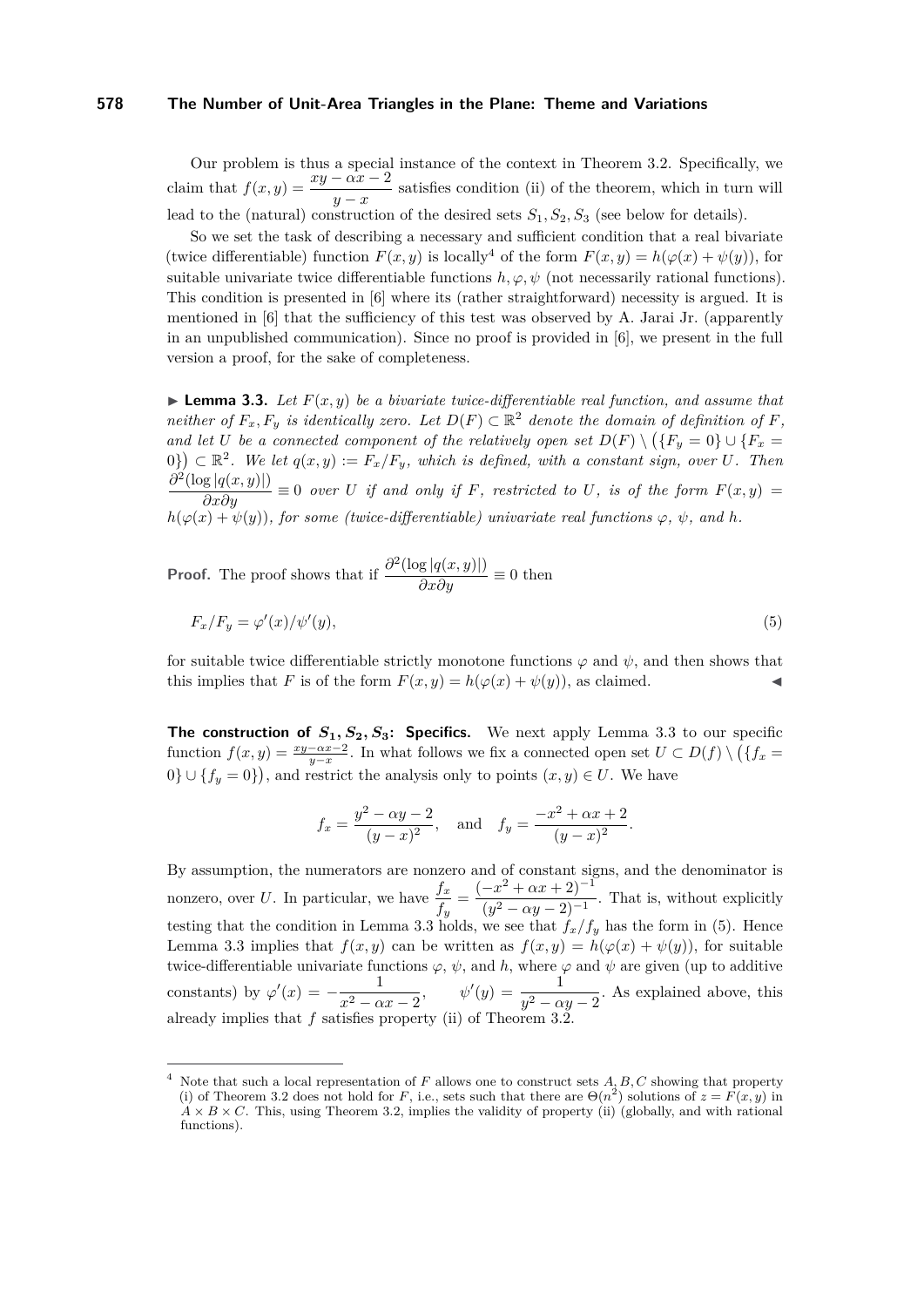Straightforward integration of these expressions yields that, up to a common multiplicative factor, which can be dropped, we have<sup>[5](#page-10-0)</sup>  $\varphi(x) = \ln \left| \frac{\partial^2 u}{\partial x^2} \right|$ are the two real roots of  $s^2 - \alpha s - 2 = 0$ . *x* − *s*<sup>2</sup> *x* − *s*<sup>1</sup>  $\Big|, \psi(y) = \ln \Big|$ *y* − *s*<sup>1</sup> *y* − *s*<sup>2</sup>  $\begin{array}{c} \hline \end{array}$ , where  $s_1$ ,  $s_2$ 

We conclude that  $f(x, y) = \frac{xy - \alpha x - 2}{y - x}$  is a function of

$$
\varphi(x) + \psi(y) = \ln \left| \frac{x - s_2}{x - s_1} \right| + \ln \left| \frac{y - s_1}{y - s_2} \right| = \ln \left| \frac{x - s_2}{x - s_1} \right| \cdot \left| \frac{y - s_1}{y - s_2} \right|,
$$

or, rather, a function of  $u = \frac{x - s_2}{a}$  $\frac{x - s_2}{x - s_1} \cdot \frac{y - s_1}{y - s_2}$  $\frac{y}{y-s_2}$ . A tedious calculation, which we omit, shows that  $f(x,y) = \frac{s_2 - s_1 u}{1 - u}$ , confirming that *f* does indeed have one of the special forms in Theorem [3.2](#page-8-0) above. That is,  $f(x, y) = h(\varphi(x)\psi(y))$ , where  $h, \varphi, \psi$  are the rational functions  $h(u) = \frac{s_2 - s_1 u}{1 - u}, \ \varphi(x) = \frac{x - s_2}{x - s_1}, \ \psi(y) = \frac{y - s_1}{y - s_2}$  (these are not the  $\varphi, \psi$  in the derivation above).

We then choose points  $x_1, \ldots, x_n, y_1, \ldots, y_n \in \mathbb{R}$  such that

$$
\frac{x_i - s_2}{x_i - s_1} = \frac{y_i - s_2}{y_i - s_1} = 2^i, \qquad \text{or} \qquad x_i = y_i = \frac{2^i s_1 - s_2}{2^i - 1},
$$

for  $i = 1, ..., n$ , and let  $X := \{x_1, ..., x_n\}$  and  $Y := \{y_1, ..., y_n\}$ . For  $x = x_i, y = y_j$ , the corresponding value of *u* is  $2^{i-j}$ . Hence, setting

$$
Z := \left\{ f(x_i, y_j) \mid 1 \leq i, j \leq n \right\} = \left\{ \frac{s_2 - s_1 \cdot 2^{i-j}}{1 - 2^{i-j}} \mid 1 \leq i, j \leq n \right\},\
$$

which is clearly also of size  $\Theta(n)$ , completes the proof.

# **4 Unit-area triangles in convex grids**

A set  $X = \{x_1, \ldots, x_n\}$ , with  $x_1 < x_2 < \cdots < x_n$ , of real numbers is said to be *convex* if  $x_{i+1} - x_i > x_i - x_{i-1}$ , for every  $i = 2, \ldots, n-1$ . See [\[5,](#page-14-16) [13\]](#page-14-13) for more details and properties of convex sets.

In this section we establish the following improvement of Theorem [2.1](#page-1-1) for convex grids.

<span id="page-10-2"></span>▶ **Theorem 4.1.** *Let*  $S = A \times B$ *, where*  $A, B \subset \mathbb{R}$  *are convex sets of size*  $n^{1/2}$  *each. Then the number of unit-area triangles spanned by the points of S is*  $O(n^{31/14})$ *.* 

**Proof.** With each point  $p = (a, b, c) \in A^3$  we associate a plane  $h(p)$  in  $\mathbb{R}^3$ , given by

$$
\frac{1}{2} \begin{vmatrix} a & b & c \\ x & y & z \\ 1 & 1 & 1 \end{vmatrix} = 1
$$
, or equivalently by  $(c - b)x + (a - c)y + (b - a)z = 2$ . (6)

We put  $H := \{h(p) \mid p \in A^3\}.$ 

A triangle with vertices  $(a_1, x_1), (a_2, x_2), (a_3, x_3)$  has unit area if and only if the left-hand side of [\(6\)](#page-10-1) has absolute value 1, so for half of the permutations  $(i_1, i_2, i_3)$  of  $(1, 2, 3)$ , we have

<span id="page-10-1"></span>
$$
\blacksquare
$$

<span id="page-10-0"></span> $^5$  Note also that *f* is defined over  $y \neq x$ , whereas in our derivation we also had to exclude  $\{f_x = 0\} \cup \{f_y = 0\}$ 0}, i.e.  $\{x = s_1\} \cup \{x = s_2\} \cup \{y = s_1\} \cup \{y = s_2\}$ . Nevertheless, the final expression coincides with *f* also over these excluded lines.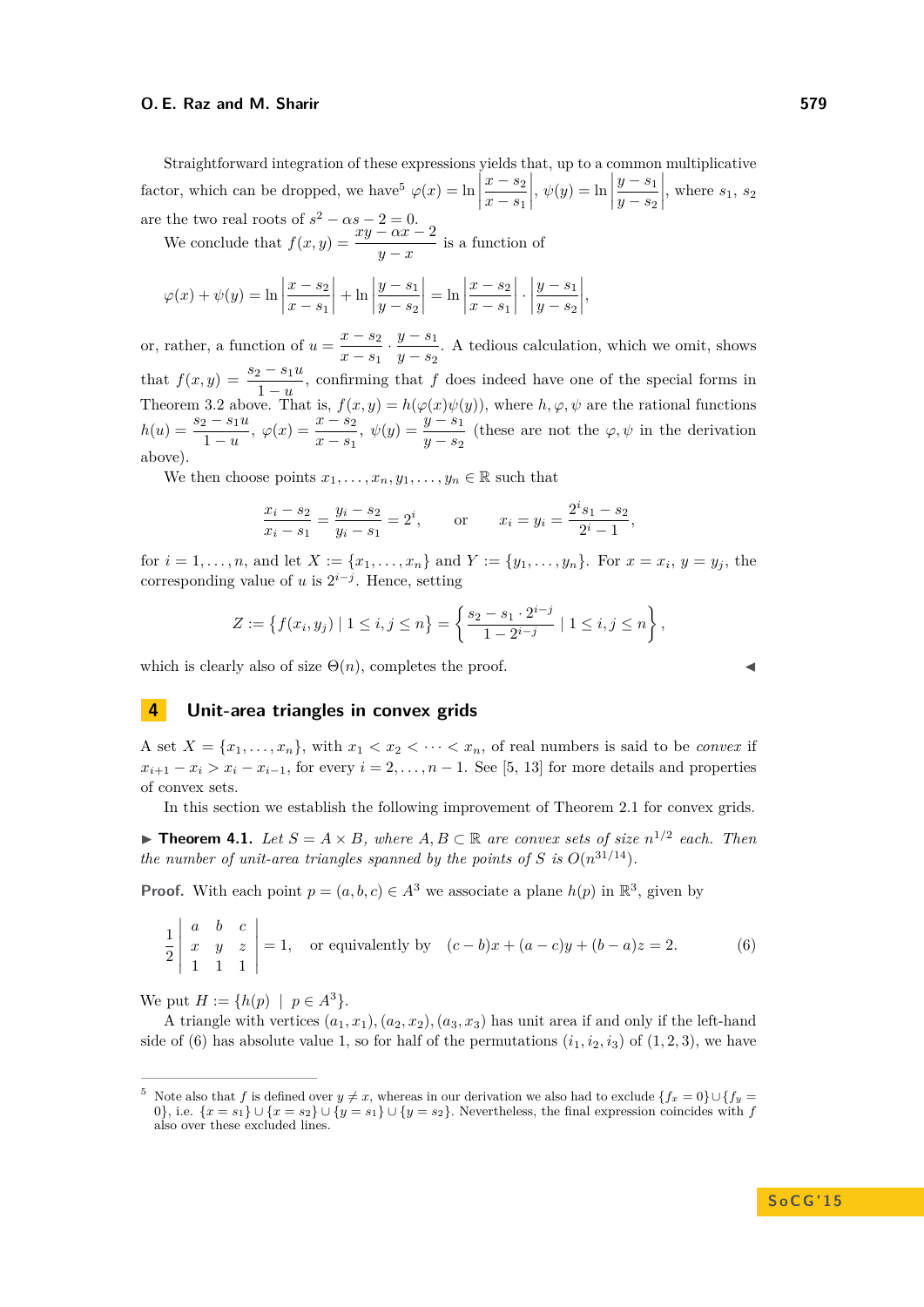$(x_{i_1}, x_{i_2}, x_{i_3}) \in h(a_{i_1}, a_{i_2}, a_{i_3})$ . In other words, the number of unit-area triangles is at most one third of the number of incidences between the points of *B*<sup>3</sup> and the planes of *H*. In addition to the usual problematic issue that arise in point-plane incidence problems, where many planes can pass through a line that contains many points (see, e.g., [\[3\]](#page-14-17)), we need to face here the issue that the planes of *H* are in general not distinct, and may arise with large multiplicity. Denote by  $w(h)$  the *multiplicity* of a plane  $h \in H$ , that is,  $w(h)$  is the number of points  $p \in A^3$  for which  $h(p) = h$ . Observe that, for  $p, p' \in A^3$ ,

$$
h(p) \equiv h(p') \text{ if and only if } p' \in p + (1, 1, 1)\mathbb{R}.
$$
 (7)

We can transport this notion to points of  $A^3$ , by defining the *multiplicity*  $w(p)$  of a point  $p \in A^3$  by

$$
w(p) := | (p + (1, 1, 1)\mathbb{R}) \cap A^3 |.
$$

Then we clearly have  $w(h(p)) = w(p)$  for each  $p \in A^3$ . Similarly, for  $q \in B^3$ , we put, by a slight abuse of notation,

$$
w(q) := |(q + (1, 1, 1)\mathbb{R}) \cap B^3|,
$$

and refer to it as the *multiplicity* of *q*. (Clearly, the points of  $B^3$  are all distinct, but the notion of their "multiplicity" will become handy in one of the steps of the analysis — see below.)

Fix a parameter  $k \in \mathbb{N}$ , whose specific value will be chosen later. We say that  $h \in H$ (resp.,  $p \in A^3$ ,  $q \in B^3$ ) is *k*-*rich*, if its multiplicity is at least *k*; otherwise we say that it is *k*-*poor*. For a unit-area triangle *T*, with vertices  $(a, x)$ *,* $(b, y)$ *,* $(c, z)$ *,* we say that *T* is *rich-rich* (resp., *rich-poor*, *poor-rich*, *poor-poor*) if  $(a, b, c) \in A^3$  is *k*-rich (resp., rich, poor, poor), and  $(x, y, z) \in B<sup>3</sup>$  is *k*-rich (resp., poor, rich, poor). (These notions depend on the parameter *k*, which is fixed throughout this section.)

Next, we show that our assumption that *A* and *B* are convex allows us to have some control on the multiplicity of the points and the planes, which we need for the proof.

For two given subsets  $X, Y \subset \mathbb{R}$ , and for any  $s \in \mathbb{R}$ , denote by  $\delta_{X,Y}(s)$  the number of representations of *s* in the form  $x - y$ , with  $x \in X$ ,  $y \in Y$ . The following lemma is taken from Schoen and Shkredov.

<span id="page-11-0"></span>I **Lemma 4.2** (Schoen and Shkredov [\[13\]](#page-14-13))**.** *Let X, Y* ⊂ R*, with X convex. Then, for any*  $\tau \geq 1$ , we have  $\left| \{ s \in X - Y \mid \delta_{X,Y}(s) \geq \tau \} \right| = O\left( \frac{|X||Y|^2}{\tau^3} \right)$  $\frac{||Y|^2}{\tau^3}$ .

Lemma [4.2](#page-11-0) implies that the number of points  $(a, b) \in A^2$ , for which the line  $(a, b) + (1, 1)\mathbb{R}$ contains at least *k* points of  $A^2$ , is  $O(n^{3/2}/k^2)$ . Indeed, the number of differences  $s \in A - A$ with  $\delta_{A,A}(s) \geq \tau$  is  $O(n^{3/2}/\tau^3)$ . Each difference *s* determines, in a 1-1 manner, a line in  $\mathbb{R}^2$  with orientation (1, 1) that contains the  $\delta_{A,A}(s)$  pairs  $(a,b) \in A^2$  with  $b-a=s$ . Let  $M_{\tau}$  (resp.,  $M_{\geq \tau}$ ) denote the number of differences  $s \in A - A$  with  $\delta_{A,A}(s) = \tau$  (resp.,  $\delta_{A,A}(s) > \tau$ . Then the desired number of points is

$$
\sum_{\tau \ge k} \tau M_{\tau} = k M_{\ge k} + \sum_{\tau > k} M_{\ge \tau} = O(n^{3/2}/k^2) + \sum_{\tau > k} O(n^{3/2}/\tau^3) = O(n^{3/2}/k^2).
$$

<span id="page-11-1"></span>**Example 1.3.** *The number of k-rich points in*  $A^3$  *and in*  $B^3$  *is*  $O(n^2/k^2)$ *.* 

**Proof.** Let  $(a, b, c) \in A^3$  be *k*-rich. Then, by definition, the line  $l := (a, b, c) + (1, 1, 1)\mathbb{R}$ contains at least *k* points of  $A^3$ . We consider the line  $l' := (a, b) + (1, 1)\mathbb{R}$ , which is the (orthogonal) projection of *l* onto the xy-plane, which we identify with  $\mathbb{R}^2$ . Note that the projection of the points of  $l \cap A^3$  onto  $\mathbb{R}^2$  is injective and its image is equal to  $l' \cap A^2$ . In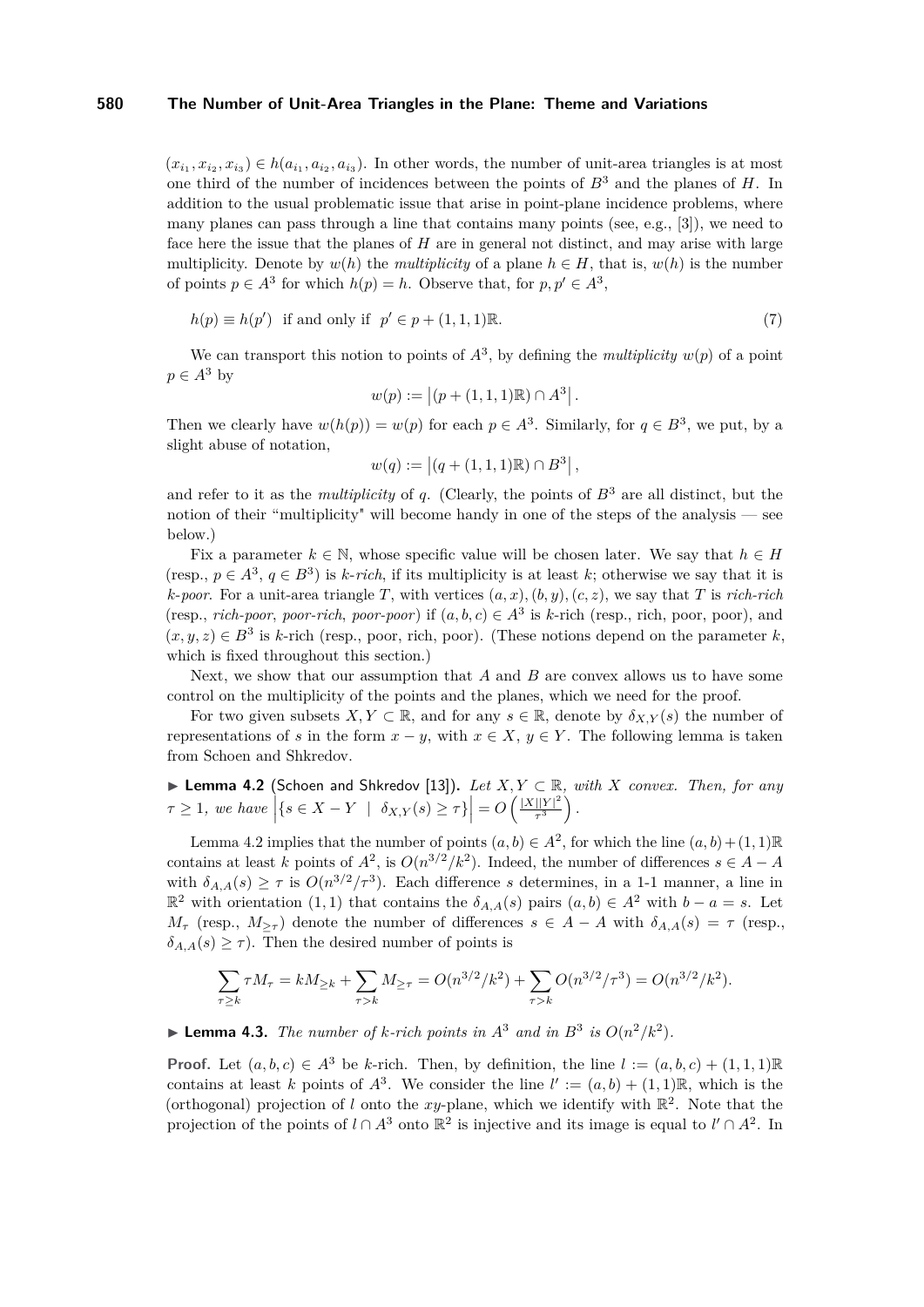particular,  $l'$  contains at least  $k$  points of  $A^2$ . As just argued, the total number of such points in  $A^2$  (lying on some line of the form *l'*, that contains at least *k* points of  $A^2$ ) is  $O(n^{3/2}/k^2)$ . Each such point is the projection of at most  $n^{1/2}$  *k*-rich points of  $A<sup>3</sup>$  (this is the maximum number of lines of the form  $(a, b, c) + (1, 1, 1) \mathbb{R}$  that project onto the same line *l'*). Thus, the number of *k*-rich points in  $A^3$  is  $O(\frac{n^{3/2}}{k^2} \cdot n^{1/2}) = O(n^2/k^2)$ . The same bound applies to the number of *k*-rich points in  $B^3$ , by a symmetric argument.

 $\triangleright$  Remark. The proof of Lemma [4.3](#page-11-1) shows, in particular, that the images of the sets of *k*-rich points of  $A<sup>3</sup>$  and of  $B<sup>3</sup>$ , under the projection map onto the *xy*-plane, are of cardinality  $O(n^{3/2}/k^2)$ .]

In what follows, we bound separately the number of unit-area triangles that are rich-rich, poor-rich (and, symmetrically, rich-poor), and poor-poor.

**Rich-rich triangles.** Note that for  $((a, b, c), (\xi, \eta)) \in A^3 \times B^2$ , with  $a \neq b$ , there exists at most one point  $\zeta \in B$  such that  $T((a,\xi),(b,\eta),(c,\zeta))$  has unit area. Indeed, the point  $(c,\zeta)$ must lie on a certain line  $l((a, \xi), (b, \eta))$  parallel to  $(a, \xi) - (b, \eta)$ . This line intersects  $x = c$ in exactly one point (because  $a \neq b$ ), which determines the potential value of  $\zeta$ . Thus, since we are now concerned with the number of rich-rich triangles (and focusing at the moment on the case where  $a \neq b$ ), it suffices to bound the number of such pairs  $((a, b, c), (\xi, \eta))$ , with  $(a, b, c) \in A<sup>3</sup>$  being rich, and  $(\xi, \eta) \in B<sup>2</sup>$  being the projection of a rich point of  $B<sup>3</sup>$ , which is  $O((n^2/k^2) \cdot (n^{3/2}/k^2)) = O(n^{7/2}/k^4)$ , using Lemma [4.3](#page-11-1) and the Remark following it.

It is easy to check that the number of unit-area triangles  $T(p,q,r)$ , where  $p,q,r \in P$ and *p*, *q* share the same abscissa (i.e., *A*-component), is  $O(n^2)$ . Indeed, there are  $\Theta(n^{3/2})$ such pairs  $(p, q)$ , and for each of them there exist at most  $n^{1/2}$  points  $r \in P$ , such that  $T(p,q,r)$  has unit area (because the third vertex *r* must lie on a certain line  $l(p,q)$ , which passes through at most this number of points of *P*); here we do not use the fact that we are interested only in rich-rich triangles. We thus obtain the following lemma.

**Example 1.4.** The number of rich-rich triangles spanned by P is  $O\left(\frac{n^{7/2}}{k^4} + n^2\right)$ .

**Poor-rich and rich-poor triangles.** Without loss of generality, it suffices to consider only poor-rich triangles. Put

$$
H_i := \{ h \in H \mid 2^{i-1} \le w(h) < 2^i \}, \quad \text{for } i = 1, \dots, \log k, \text{ and}
$$
\n
$$
S_{\ge k} := \{ q \in B^3 \mid w(q) \ge k \}.
$$

That is, by definition,  $\bigcup_i H_i$  is the collection of *k*-poor planes of *H*, and  $S_{\geq k}$  is the set of *k*-rich points of  $B^3$ . Since each element of  $H_i$  has multiplicity at least  $2^{i-1}$ , we have the trivial bound  $|H_i| \leq n^{3/2}/2^{i-1}$ .

Consider the family of horizontal planes  $\mathcal{F} := {\xi_z}_{z \in B}$ , where  $\xi_{z_0} := \{z = z_0\}$ . Our strategy is to restrict  $S_{\geq k}$  and  $H_i$ , for  $i = 1, \ldots, \log k$ , to the planes  $\xi \in \mathcal{F}$ , and apply the Szemerédi–Trotter incidence bound (see Theorem [2.2\)](#page-1-3) to the resulting collections of points and intersection lines, on each such  $\xi$ . Note that two distinct planes  $h_1, h_2 \in H$  restricted to *ξ*, become two distinct lines in *ξ*. Indeed, each plane of *H* contains a line parallel to  $(1,1,1)$ , and two such planes, that additionally share a horizontal line within  $\xi$ , must be identical. Using the Remark following Lemma [4.3,](#page-11-1) we have that the number of rich points  $(x, y, z_0) \in S_{\geq k}$ , with  $z_0$  fixed, is  $O(n^{3/2}/k^2)$ ; that is,  $|S_{\geq k} \cap \xi_{z_0}| = O(n^{3/2}/k^2)$  for every fixed  $z_0$ .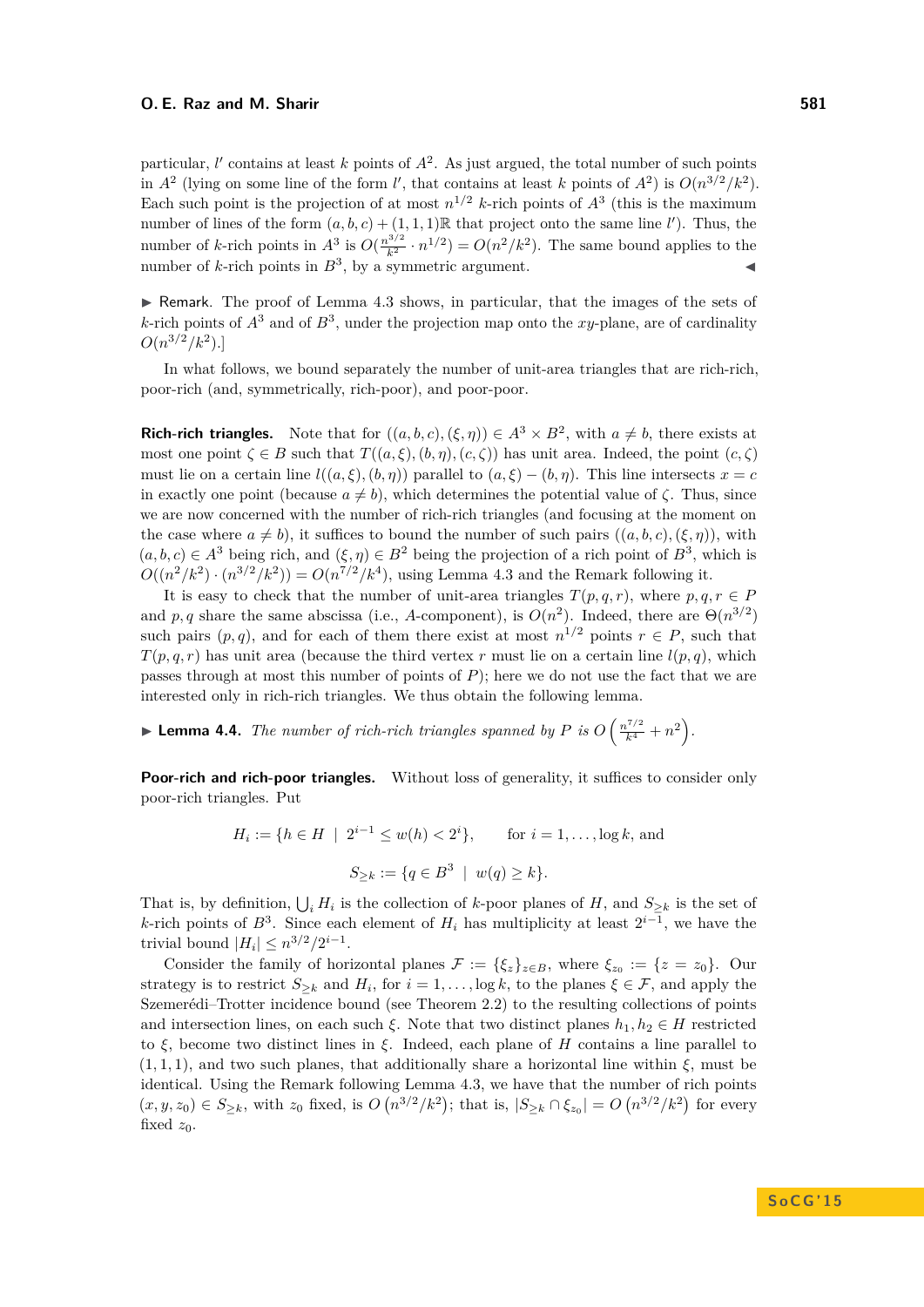The number of incidences between the points of  $S_{\geq k}$  and the poor planes of *H*, counted with multiplicity (of the planes) is at most  $\sum$ *z*∈*B* log  $\sum$ *k i*=1  $2^{i} \cdot \mathcal{I}(S_{\geq k} \cap \xi_z, H_{iz}),$  where  $H_{iz} := \{h \cap \xi_z \mid$  $h \in H_i$ . By Theorem [2.2,](#page-1-3) this is at most

$$
\sum_{z \in B} \sum_{i=1}^{\log k} 2^i \cdot O\left(\left(\frac{n^{3/2}}{k^2}\right)^{2/3} \left(\frac{n^{3/2}}{2^{i-1}}\right)^{2/3} + \frac{n^{3/2}}{k^2} + \frac{n^{3/2}}{2^{i-1}}\right)
$$
  
= 
$$
\sum_{z \in B} O\left(\frac{n^2}{k^{4/3}} \sum_{i=1}^{\log k} 2^{i/3} + \frac{n^{3/2}}{k^2} \sum_{i=1}^{\log k} 2^i + n^{3/2} \log k\right)
$$
  
= 
$$
\sum_{z \in B} O\left(\frac{n^2}{k} + \frac{n^{3/2}}{k} + n^{3/2} \log k\right) = O\left(\frac{n^{5/2}}{k} + n^2 \log k\right).
$$

This bounds the number of poor-rich triangles spanned by *P*. Clearly, using a symmetric argument, this bound also applies to the number of rich-poor triangles spanned by *P*. We thus obtain the following lemma.

**Lemma 4.5.** The number of poor-rich triangles and of rich-poor triangles spanned by P is 
$$
O\left(\frac{n^{5/2}}{k} + n^2 \log k\right)
$$
.

**Poor-poor triangles.** Again we are going to use Theorem [2.2.](#page-1-3) For  $i = 1, \ldots, \log k$ , put

$$
S_i := \{ q \in B^3 \: \mid \: 2^{i-1} \le w(q) < 2^i \},
$$

and let  $S_i'$ ,  $H_i'$  be the respective (orthogonal) projections of  $S_i$ ,  $H_i$  to the plane  $\eta$  :=  ${x + y + z = 1}$ . Note that  $H_i'$  is a collection of lines in *η*. Moreover, arguing as above, two distinct planes of  $H_i$  project to two distinct lines of  $H'_i$ , and thus the multiplicity of the lines is the same as the multiplicity of the original planes of  $H_i$ . Similarly, a point  $q \in S_i$ with multiplicity *t* projects to a point  $q' \in S'_i$  with multiplicity *t* (by construction, there are exactly *t* points of  $S_i$  that project to  $q'$ ). These observations allow us to use here too the trivial bounds  $|S'_i| \leq n^{3/2}/2^{i-1}$ ,  $|H'_i| \leq n^{3/2}/2^{i-1}$ , for  $i = 1, ..., \log k$ .

Applying Theorem [2.2](#page-1-3) to the collections  $S_i', H_j'$  in  $\eta$ , for  $i, j = 1, \ldots, \log k$ , taking under account the multiplicity of the points and of the lines in these collections, we obtain that the number of incidences between the poor points and the poor planes, counted with the appropriate multiplicity, is at most

$$
\sum_{i,j=1}^{\log k} 2^{i+j} \cdot I(S'_i, H'_j) = \sum_{i,j=1}^{\log k} 2^{i+j} \cdot O\left(\left(\frac{n^{3/2}}{2^{i-1}}\right)^{2/3} \left(\frac{n^{3/2}}{2^{j-1}}\right)^{2/3} + \frac{n^{3/2}}{2^{i-1}} + \frac{n^{3/2}}{2^{j-1}}\right)
$$
  
= 
$$
O\left(n^2 \sum_{i,j=1}^{\log k} 2^{(i+j)/3} + n^{3/2} \sum_{i,j=1}^k (2^i + 2^j)\right) = O\left(n^2 k^{2/3} + n^{3/2} k \log k\right).
$$

Thus, we obtain the following lemma.

**Example 1.6.** *The number of poor-poor triangles spanned by P is*  $O(n^2k^{2/3} + n^{3/2}k \log k)$ .

In summary, the number of unit-area triangles spanned by *P* is

$$
O\left(\frac{n^{7/2}}{k^4} + \frac{n^{5/2}}{k} + n^2 k^{2/3} + n^{3/2} k \log k\right).
$$
 (8)

Setting  $k = n^{9/28}$  makes this bound  $O(n^{31/14})$ , and Theorem [4.1](#page-10-2) follows.